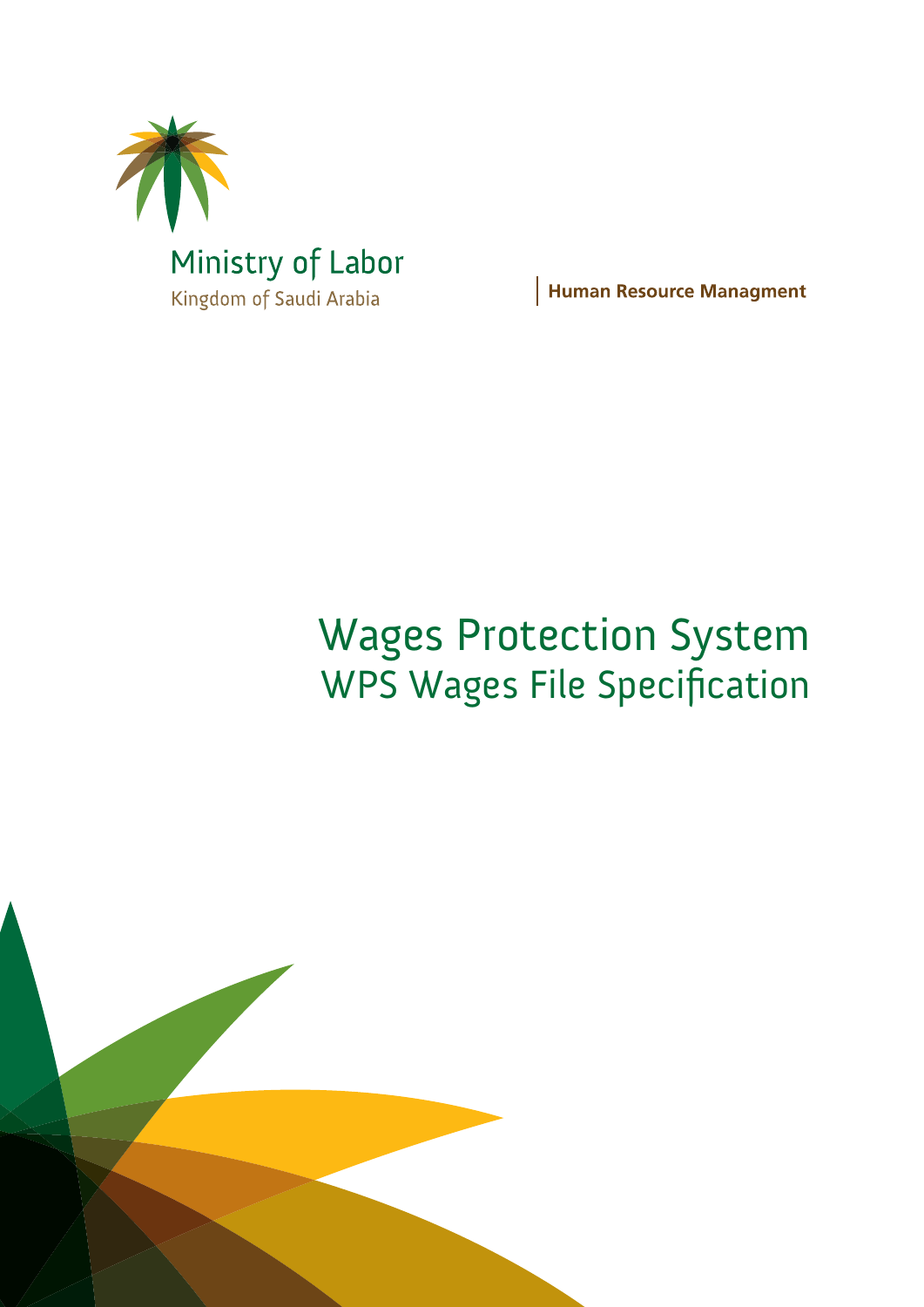# Table of Contents

| ı              | Introduction                                                                                | 4  |
|----------------|---------------------------------------------------------------------------------------------|----|
| 1.1            | PurposE                                                                                     | 4  |
| 1.2            | Definitions & Acronyms                                                                      | 4  |
| 1.3            | <b>Intended Audience</b>                                                                    | 6  |
| 1.4            | Assumptions                                                                                 | 6  |
| 1.5            | References                                                                                  | 6  |
| 1.6            | <b>Business Objectives</b>                                                                  | 6  |
| 1.7            | <b>Wages Output File Format</b>                                                             | 8  |
| 1.8            | WPS Wages output file Groups                                                                | 8  |
| 1.8.1          | <b>Header Group</b>                                                                         | 8  |
| 1.8.2          | Header Group metadata                                                                       | 9  |
| 1.8.3          | <b>Content/Repeating Group</b>                                                              | 11 |
| 1.8.4          | <b>Content/Repeating Group metadata</b>                                                     | 13 |
| $\overline{2}$ | Transfer of Wages file from Establishment(s) to Bank(s)                                     | 16 |
| 3              | Transfer of Wages output file from Bank(s) to Establishment(s)                              | 16 |
| 3.1            | Current process of wages output files by Bank(s)                                            | 16 |
| 3.2            | Expected process of wages output file by Bank(s)                                            | 16 |
| 3.3            | Signing of Processed Wages file by Bank                                                     | 17 |
| 3.3.1          | WPS Recommendations about Digital Signature                                                 | 17 |
| 3.3.2          | Purchase Digital Certificate from Certificate Authority                                     | 17 |
| 3.3.3          | Digital Certificate                                                                         | 17 |
| 3.3.4          | Steps to Append Digital Signature to Wage File                                              | 18 |
| 3.4            | Communicating the output file back to Establishment                                         | 19 |
| 3.5            | Validating Digital Signatures by WPS                                                        | 20 |
| $\overline{4}$ | <b>Encryption Risk Assessment</b><br>(Exchanging the File between Establishments and Banks) | 20 |
| 4.1            | Risk involved in not encrypting the WPS wages file/data                                     | 20 |
| 5              | Appendix                                                                                    | 20 |
| 5.1            | <b>Transaction Failure Reason Table</b>                                                     | 21 |
| 5.2            | <b>SARIE Bank IDs</b>                                                                       | 21 |
| 5.3            | <b>File Rejection Codes</b>                                                                 | 22 |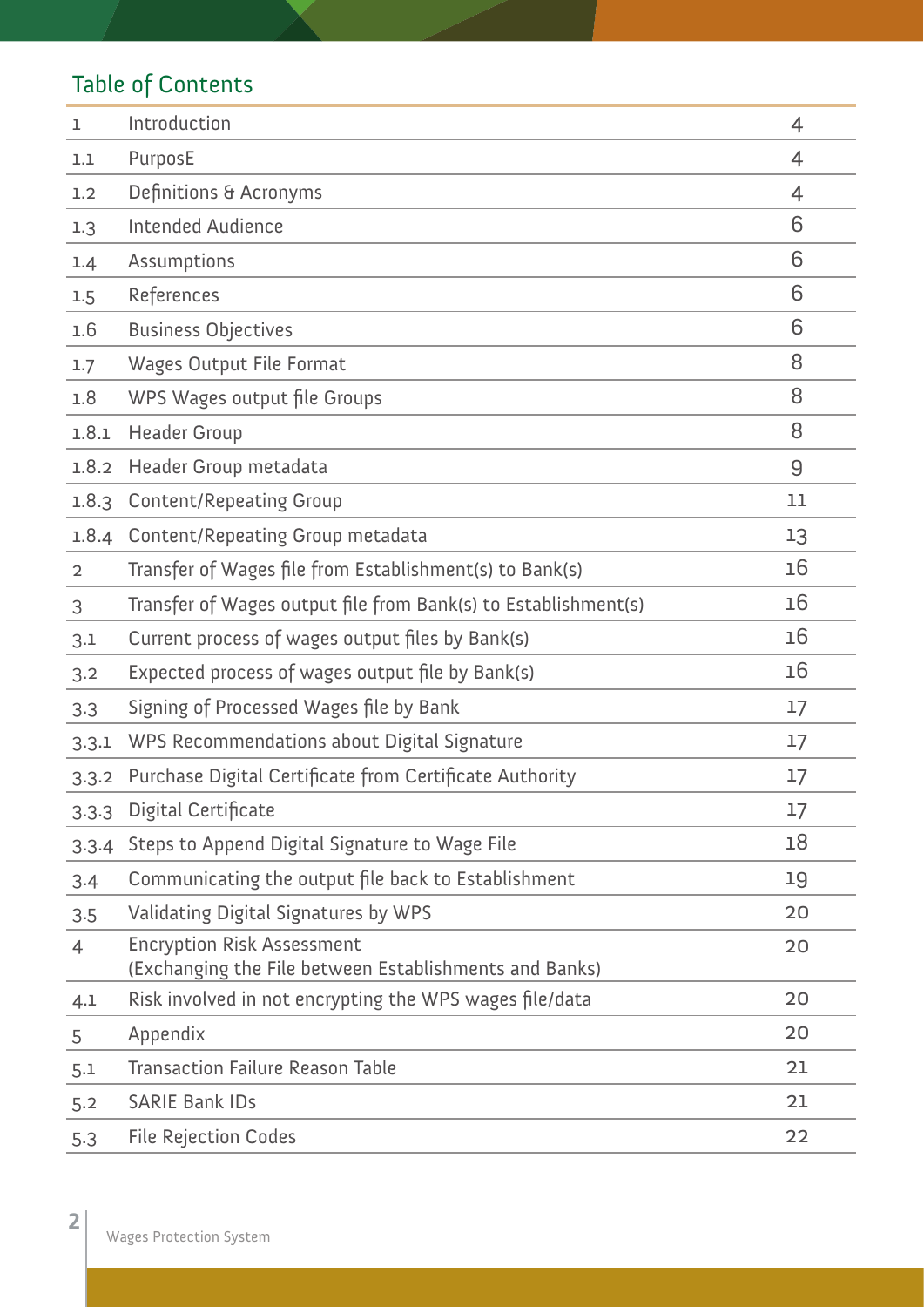# Table of Figures

| Figure 1 Bank Process                                                     |    |
|---------------------------------------------------------------------------|----|
| Figure 2 Wage output file format                                          | 8  |
| Figure 3 Header Group                                                     | 9  |
| Figure 4 Content Group                                                    | 12 |
| Figure 5 Content/Repeating Group (Wages file before processing by Bank)   | 17 |
| Figure 6 Content/Repeating Group (Wages file after processed (by Bank(s)) | 17 |
| Figure 7 Digital Signature tool GUI                                       | 19 |
| Figure 8 Selection option to append DS to multiple files                  | 20 |
| Figure 9 Digitally Signed files with Timestamp                            | 21 |
| Figure 10 Output signed files in the output folder                        |    |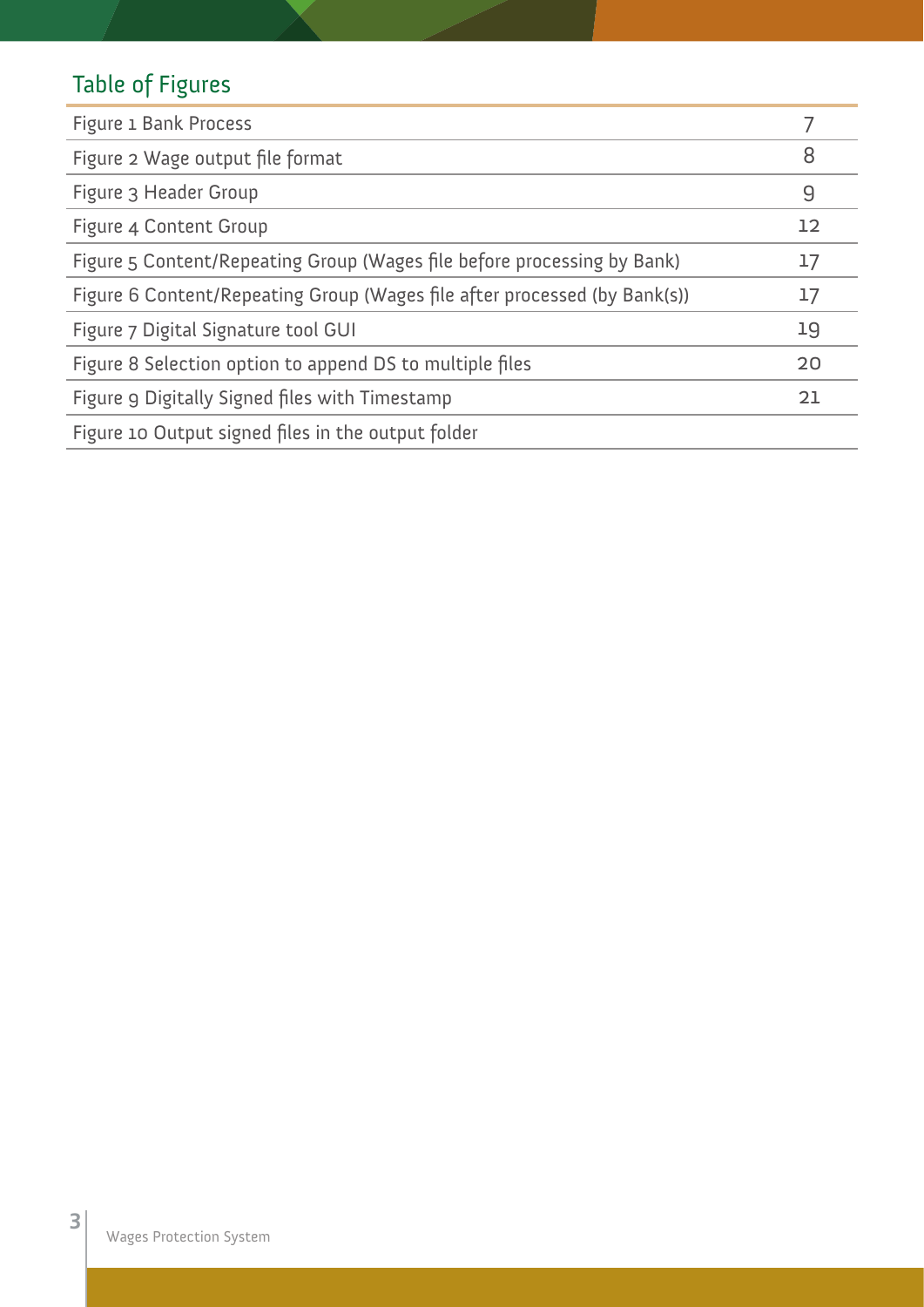#### **1 Introduction**

#### 1.1 Purpose

This document specifies the technical specifications of WPS Wages output file format that processed by banks for crediting wages to Employees.

Banks are expected to receive this wages file, or a payroll file which is sent by, or on behalf of, the Establishment of the Beneficiary customer (Employee), to the Establishment›s Bank. It is used to convey a set of funds transfer instructions to the Establishment›s Bank to pay specified amounts to the bank accounts of individual Employees whether the Employee›s account is with the same bank or with another bank in Saudi Arabia and to debit the total amount to the bank account of the Establishment in the books of the Establishmen's Bank.

**WPS Wages Payment Message File** will be referenced as **Wages File** rest of the documents.

#### 1.2 Definitions & Acronyms

Any terms or acronyms used within this document have to be defined in this section.

| Term\Acron           | <b>Definition</b>                                                                                                                                                                                                                                                                                 |
|----------------------|---------------------------------------------------------------------------------------------------------------------------------------------------------------------------------------------------------------------------------------------------------------------------------------------------|
| <b>WPS</b>           | <b>Wages Protection System</b>                                                                                                                                                                                                                                                                    |
| MoL                  | Ministry of Labor                                                                                                                                                                                                                                                                                 |
| Establishment        | Enterprises or Employers those are registered with MoL and has a valid MoL unified Number                                                                                                                                                                                                         |
| MoL Establishment ID | This is MoL unique ID that used to identify establishment in MoL database.                                                                                                                                                                                                                        |
| <b>Bank</b>          | Banks that are operated under guidelines of SAMA                                                                                                                                                                                                                                                  |
| Employee/Laborer     | A person (has a valid ID or IQAMA, and in case of Expat he has to have a valid MoL work permits) to<br>whom Establishment pays wage.                                                                                                                                                              |
| CA                   | Certificate Authority (Provides Digital Signatures)                                                                                                                                                                                                                                               |
| VeriSign             | Digital Certificate Vendor                                                                                                                                                                                                                                                                        |
| Trusted parties      | In cryptography, a trusted third party (TTP) is an entity which facilitates interactions between two<br>parties who both trust the third party                                                                                                                                                    |
| Public Key           | A value provided by some designated authority as an encryption key that, combined with a private<br>key                                                                                                                                                                                           |
| Private Key          | An encryption/decryption key known only to the party or parties that exchange secret messages                                                                                                                                                                                                     |
| Other earnings       | All the earnings which are other than basic pay and Housing will be considered as other earning. For<br>example Transportation allowances, Incentives, Bonus, reimbursement, leave encashment etc.                                                                                                |
| Deductions           | All the Deduction which are made for a particular month salary are considered as deductions, For<br>example GOSI (9% for Saudi or for 2% Expat.), loss of pay, deduction for disciplinary action, IQAMA<br>charges deduction, Loans from enterprise, monthly subscription, Insurance upgrade etc. |
| <b>Total Amount</b>  | Sum of all amounts of all transactions                                                                                                                                                                                                                                                            |
| CD                   | <b>Compact Disk</b>                                                                                                                                                                                                                                                                               |
| CSV                  | Comma separated value file is one of the delimiter used in the text file to separate the value                                                                                                                                                                                                    |
| Cryptography         | Cryptography is the practice and study of techniques for secure communication in the presence of<br>third parties                                                                                                                                                                                 |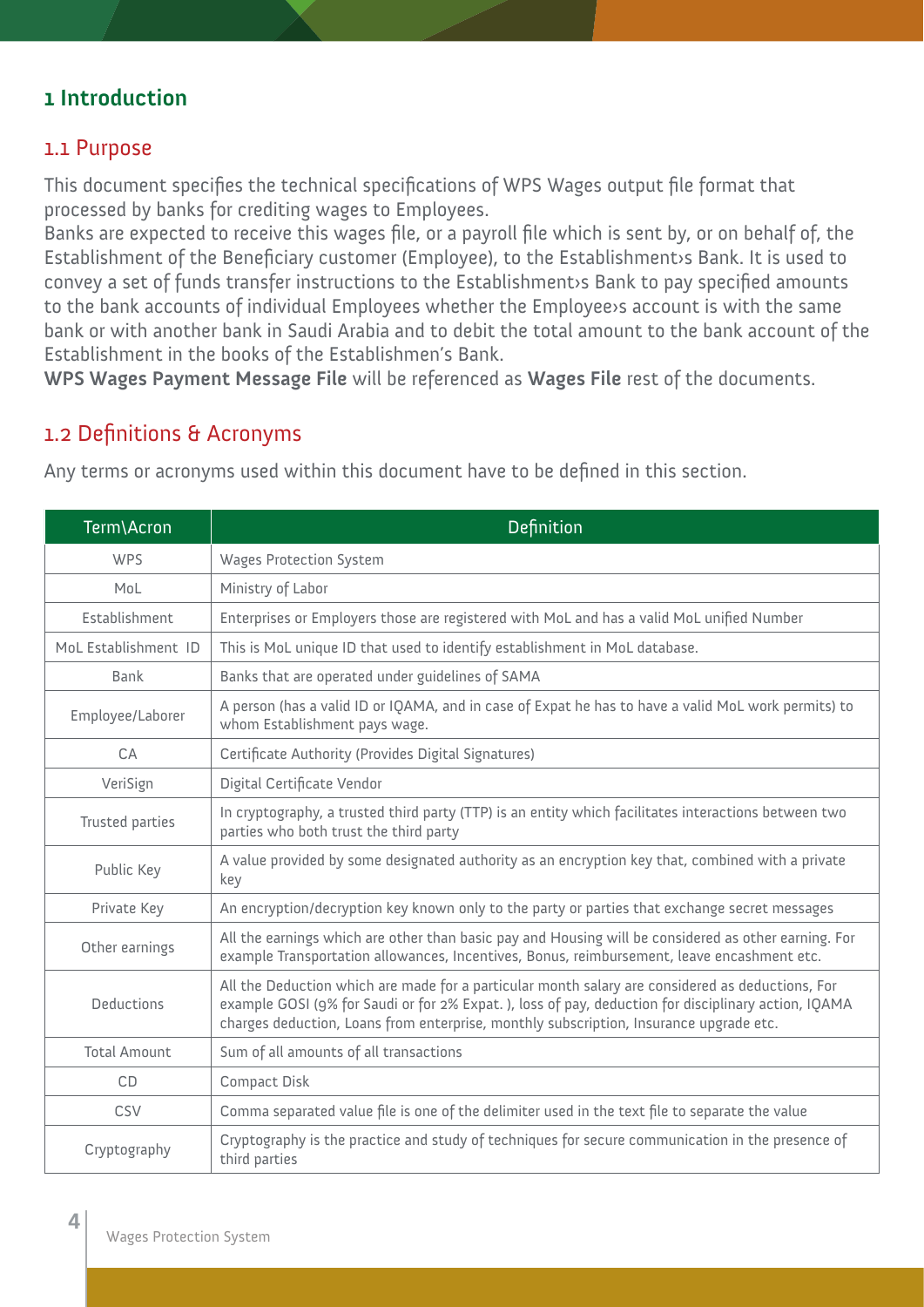| Term\Acron            | Definition                                                                                                                                                                                                                                                                                                                                                                                                                                                                                                                                                                 |
|-----------------------|----------------------------------------------------------------------------------------------------------------------------------------------------------------------------------------------------------------------------------------------------------------------------------------------------------------------------------------------------------------------------------------------------------------------------------------------------------------------------------------------------------------------------------------------------------------------------|
| Encryption            | In cryptography, encryption is the process of transforming information (referred to as plaintext)<br>using an algorithm (called a cipher) to make it unreadable to anyone except those possessing special<br>knowledge, usually referred to as a key.                                                                                                                                                                                                                                                                                                                      |
| SSL                   | Secure Sockets Layer, are cryptographic protocols that provide communication security over the<br>Internet.                                                                                                                                                                                                                                                                                                                                                                                                                                                                |
| Rijndael Cryptography | Rijndael Cryptography is an Advanced Encryption Standard (AES) specification for the encryption of<br>electronic data                                                                                                                                                                                                                                                                                                                                                                                                                                                      |
| RC4                   | In cryptography, RC4 (also known as ARC4 or ARCFOUR meaning Alleged RC4) is the most widely<br>used software stream cipher and is used in popular protocols such as Secure Sockets Layer (SSL) (to<br>protect Internet traffic) and WEP (to secure wireless networks).                                                                                                                                                                                                                                                                                                     |
| Algorithm             | In mathematics and computer science is a step-by-step procedure for calculations. Algorithms are<br>used for calculation, data processing, and automated reasoning.                                                                                                                                                                                                                                                                                                                                                                                                        |
| DES(124K)             | Data Encryption Standard                                                                                                                                                                                                                                                                                                                                                                                                                                                                                                                                                   |
| Saudi Identification  | National ID                                                                                                                                                                                                                                                                                                                                                                                                                                                                                                                                                                |
| Expat Identification  | Iqama Number                                                                                                                                                                                                                                                                                                                                                                                                                                                                                                                                                               |
| Digital Certificate   | A public key certificate is an electronic document which uses a digital signature to bind a public key<br>with an identity                                                                                                                                                                                                                                                                                                                                                                                                                                                 |
| Payment description   | A message between the sender (Establishment) to the receiver (bank), that is typically a description<br>for the main transaction eg: (July Salary).                                                                                                                                                                                                                                                                                                                                                                                                                        |
| Text file             | A text file with an extension of CSV where values in the file are delimited by TAB                                                                                                                                                                                                                                                                                                                                                                                                                                                                                         |
| SARIE                 | Saudi Arabian Interbank Express                                                                                                                                                                                                                                                                                                                                                                                                                                                                                                                                            |
| <b>SWIFT</b>          | The Society for Worldwide Interbank Financial Telecommunication (SWIFT) provides a network that<br>enables financial institutions worldwide to send and receive information about financial transactions<br>in a secure, standardized and reliable environment                                                                                                                                                                                                                                                                                                             |
| Input Requirement     | Specifies whether a Field is Mandatory (must be present in the message and cannot be blank) or<br>Optional (can be used in the message in the WPS Payment Message File if required but can be<br>skipped if not necessary for a particular message). The contents of this column are                                                                                                                                                                                                                                                                                       |
| $\mathsf{M}$          | Mandatory,                                                                                                                                                                                                                                                                                                                                                                                                                                                                                                                                                                 |
| 0                     | Optional                                                                                                                                                                                                                                                                                                                                                                                                                                                                                                                                                                   |
| Field Tag             | This is the label which must appear at the start of the Field. The Field Tag must always be enclosed<br>in square brackets e.g. [32A AMT]. Square brackets must not be used anywhere else in the Field<br>Contents. These Field Tags are used later in this document to link the Field Specifications, Field<br>Description & Usage Rules, General Usage Rules, File Rejection Codes and Return Codes                                                                                                                                                                      |
| Field Name            | This is a short description of the contents of the individual Field which is used to give a brief<br>explanation of the contents that should appear in this Field. The Field Name does not appear in the<br>WPS Payment Message File, the Field Tag is sufficient to clearly identify the particular field which<br>follows. More detailed description of the data to be included in each Field is given in the section<br>headed Field Description & Usage Rules. The section below headed Field Usage provides further<br>information on the usage rules for each field. |
| Format                | This column is used to provide the formatting rules for each individual Field. The conventions used<br>within this column are set out in the section below headed Format Conventions. This will show the<br>type of characters that are permitted within the Field and whether the Field has a Fixed length, a<br>Minimum or Maximum length and what types of characters can be used in the Field.                                                                                                                                                                         |
| M                     | Mandatory field                                                                                                                                                                                                                                                                                                                                                                                                                                                                                                                                                            |
| 0                     | Optional Field                                                                                                                                                                                                                                                                                                                                                                                                                                                                                                                                                             |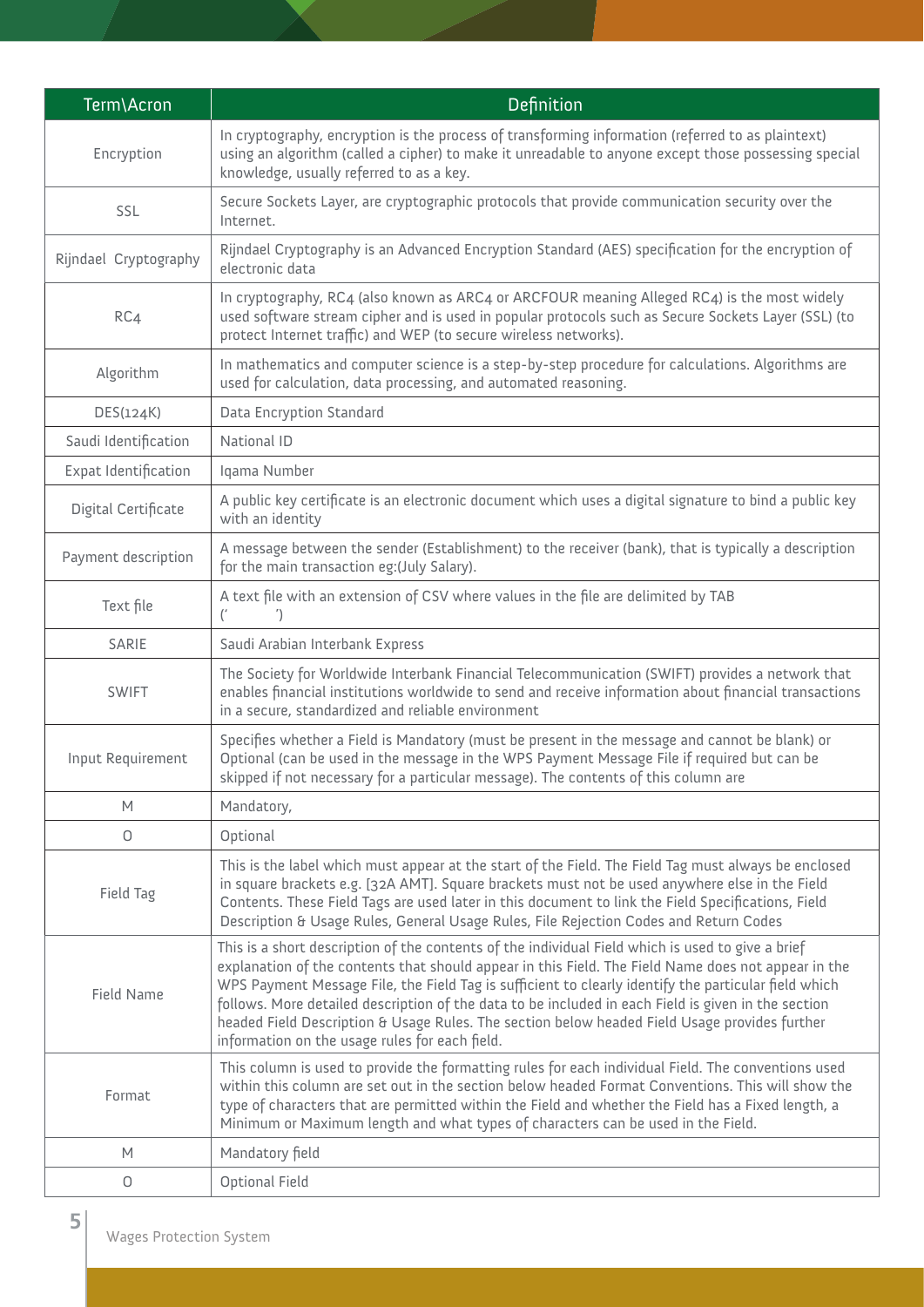| Repeating Group | Shows the group of Fields which can be repeated within a WPS Payment Message File                                                                           |
|-----------------|-------------------------------------------------------------------------------------------------------------------------------------------------------------|
| Header Group    | $^\prime$ Shows the group of Fields which will appear only once in a WPS Payment Message File to be<br>transmitted from the Employer to the Employer's Bank |

Table 1 Definitions and Acronyms

#### 1.3 Intended Audience

Intended audiences for WPS Wages Output File Specification document are:

- • Technical teams of Banks
- Technical team of Establishments.
- Technical Team of SAMA
- Technical/Business team from MoL

#### 1.4 Assumptions

- 1. All fields with the **Field Tag** [MOL-XXX] are intended for the use of the **Ministry of Labor**  only in the **Wages Protection System (WPS)**. These fields will not be used or validated by the Establishment's **Bank**. The contents of these fields will be relayed unchanged back to the **Establishment** by the Establishment's **Bank**.
- 2. **Wages File** should be of file type txt and values are delimited by TAB ("").
- 3. Each Wages File prepared should be in only one language (English or Arabic). Combination of languages is not allowed within a single field.
- 4. The accounts of the Establishments should be in WPS-certified banks.

## 1.5 References

|            | Minutes of Meeting with SAMA & other stakeholders.                  |
|------------|---------------------------------------------------------------------|
| References | WPS Payment Message File - Payment fields formats - VER 1 2 by SAMA |
|            | Banks workshops                                                     |

#### 1.6 Business Objectives

- 1. The objective of Wages File specification document is to provide the technical details of each field of wages output file, data types, Mandatory or Optional information of field, usage rules and what information should the bank(s) append to the wages file after processing the same, how to certify the Wages File after processing the wages file transaction and send back to establishments.
- 2. **Establishments** will prepare their Wages File based on the agreement between the bank and establishment with minimum WPS required fields. , and send it to the banks for processing wages. **Establishments** should use their common practice while transferring wages file to banks.
- 3. The output file from banks to establishment should be complied with WPS file specifications.
- 4. **Establishments** should take care and make sure that Wages file prepared by **Establishments** should be in one language in a single field (either in English or Arabic).
- 5. The currency of wages file should be only in Saudi Arabian Riyal (SAR).
- 6. **Banks** should process the Wages File, and prepare an output file for WPS to include the following MoL requested information on the file: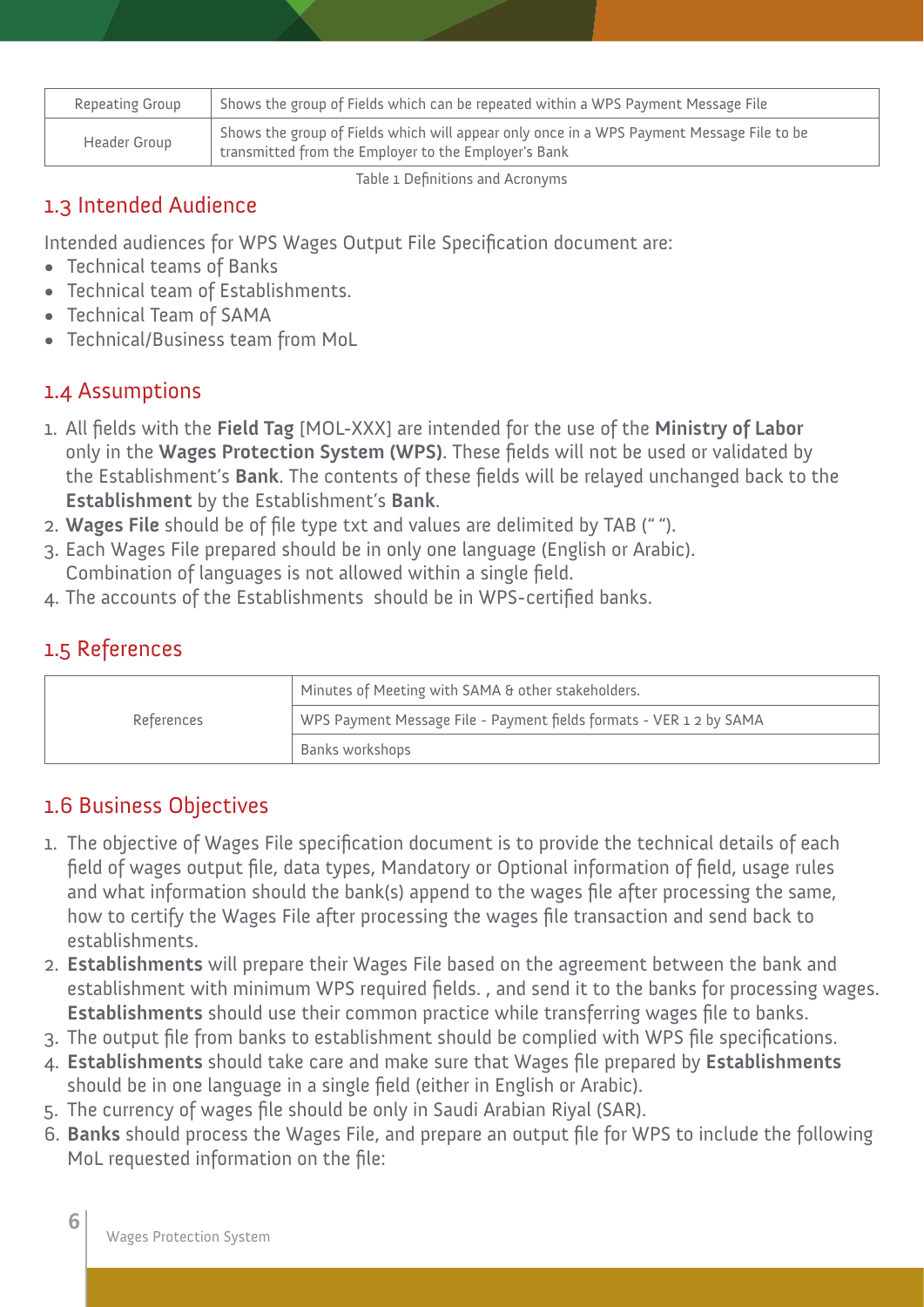- a. Transaction Reference
- b. Failure Reason (if applicable)
- c. Transaction Status (Success / Failed)
- d. Transaction Date
- e. File Rejection Code (if applicable)
- 7. After preparing the output Wages File, the banks should digitally sign the File, in order to let **WPS** identify that the file that was processed by **bank** and was not modified.
- 8. After digitally signing the file, the **bank** should return the **Output File** to the establishment as agreed (using their common communication practice) by banks.
- 9. The **output File** will be uploaded to **WPS** by **establishments/Establishment** as per agreed with **MoL.**



Figure 1 Bank Process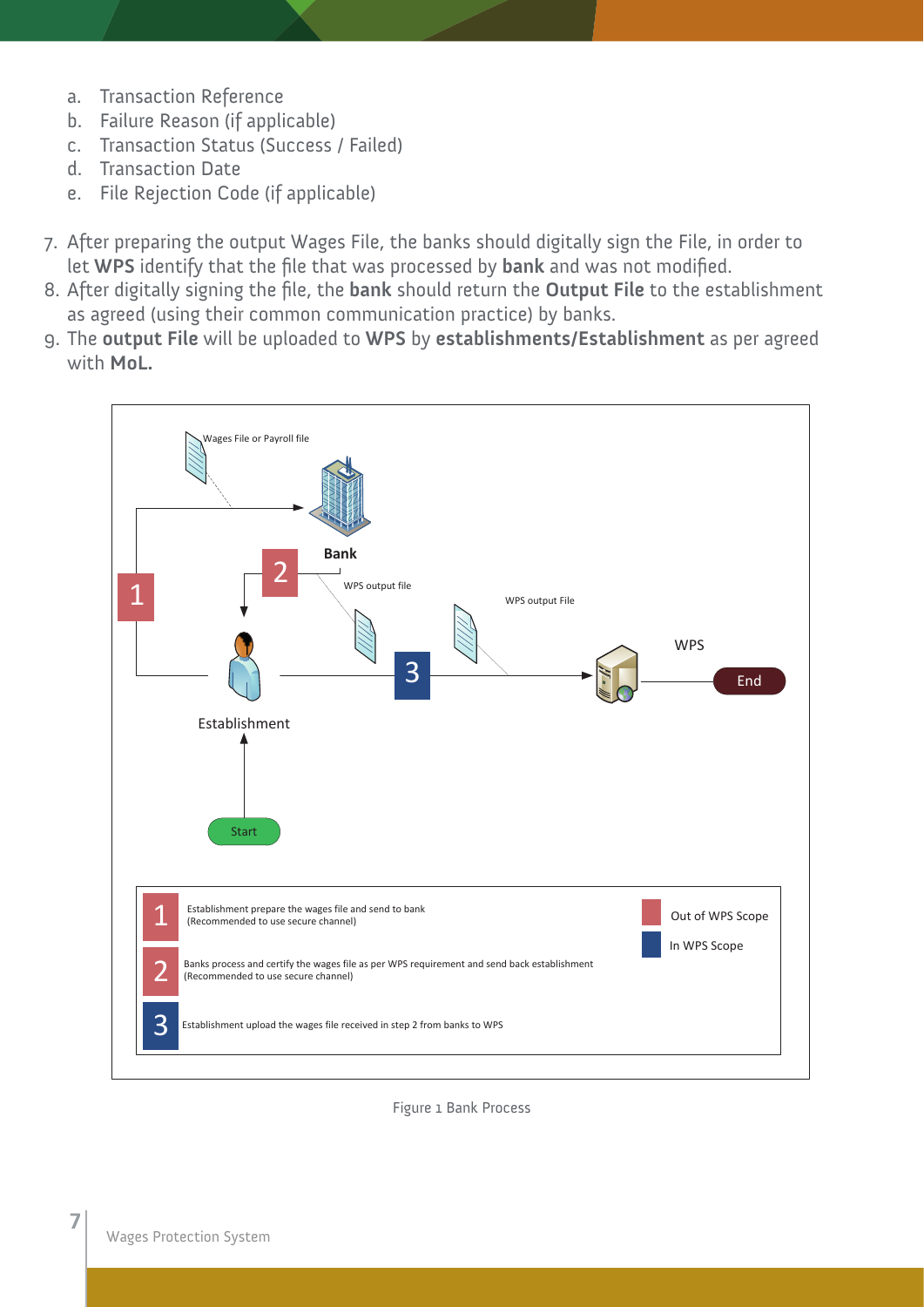#### 1.7 Wages Output File Format

- 1. This section describes proposed Wages File format during the **Banks** workshop held on 14th May 2012.
- 2. Proposed **output file** type should be always txt file (CSV) type. Values in the file are separated by delimiter TAB (' ). "-"at begin of the line will be considered as end of file data.
- 3. The frequency of generating the Wages file is determined by Establishments. The output file will be generated by the Establishment's bank 5 business days after value date (T+5).
- 4. **WPS** is targeted to **Employees** (individuals) who are on work permits or registered in MoL via GOSI (National and Expats). Individuals on business visa are not considered.
- 5 The currency of wages file should be only in Saudi Arabian Riyal (SAR).
- 6. Wages output file should consist of two groups of fields as below:
	- i. Header Group
	- ii. Content/Repeating Group

| Header Group            |                                 |  |                                            |  |                                                                                                                        |          |                                     |  |
|-------------------------|---------------------------------|--|--------------------------------------------|--|------------------------------------------------------------------------------------------------------------------------|----------|-------------------------------------|--|
|                         |                                 |  |                                            |  | [[DEST-ID]] [ESTB-ID] [[BANK-ACC]] [32A-CCY] [[32A-VAL] [[32A-AMT]   [D-DATE]  [FILE-REF] [[FILE-REJCDE] [[MOL-ESTBID] |          |                                     |  |
| Content\Repeating Group |                                 |  |                                            |  |                                                                                                                        |          |                                     |  |
| [32B-AMT][59-ACC]       | [[59-NAME] [[57-BANK] [[70-DET] |  | [RET-CODE] [MOL-BAS] [[MOL-HAL] [[MOL-OEA] |  | IMOL-DEDI                                                                                                              | [MOL-ID] | [[TRN-REF] [TRN-STATUS] [[TRN-DATE] |  |
|                         |                                 |  |                                            |  |                                                                                                                        |          |                                     |  |

Figure 2 Wage output file format

#### 1.8 WPS Wages output file Groups

The following section describes the proposed Wages output File in detail.

#### 1.8.1 Header Group

The **Header Group sh**ould be located at the top/beginning of the **Wages output File** and should exist only once in Wages output File. Header section fields are used to provide summary/control information for each particular Wages output File and details about the **establishments requesting the bank** to process the Wages File.

Header Group consists of the following fields of information about establishments

- • **DEST-ID] Establishment's Bank,**
- **[ESTB-ID] Establishment's ID,**
- **[BANK-ACC] Establishment's Banks Account Number,**
- **[32A-CCY] Currency Code,**
- **[32A-VAL] Value Date,**
- **[32A-AMT] Total Amount,**
- **[D-DATE] Debit Date,**
- **[FILE-REF] File Reference,**
- **[FILE-REJCDE] File Rejection Code,**
- **[MOL-ESTBID] MoL Establishment ID**

The header section should look as follows: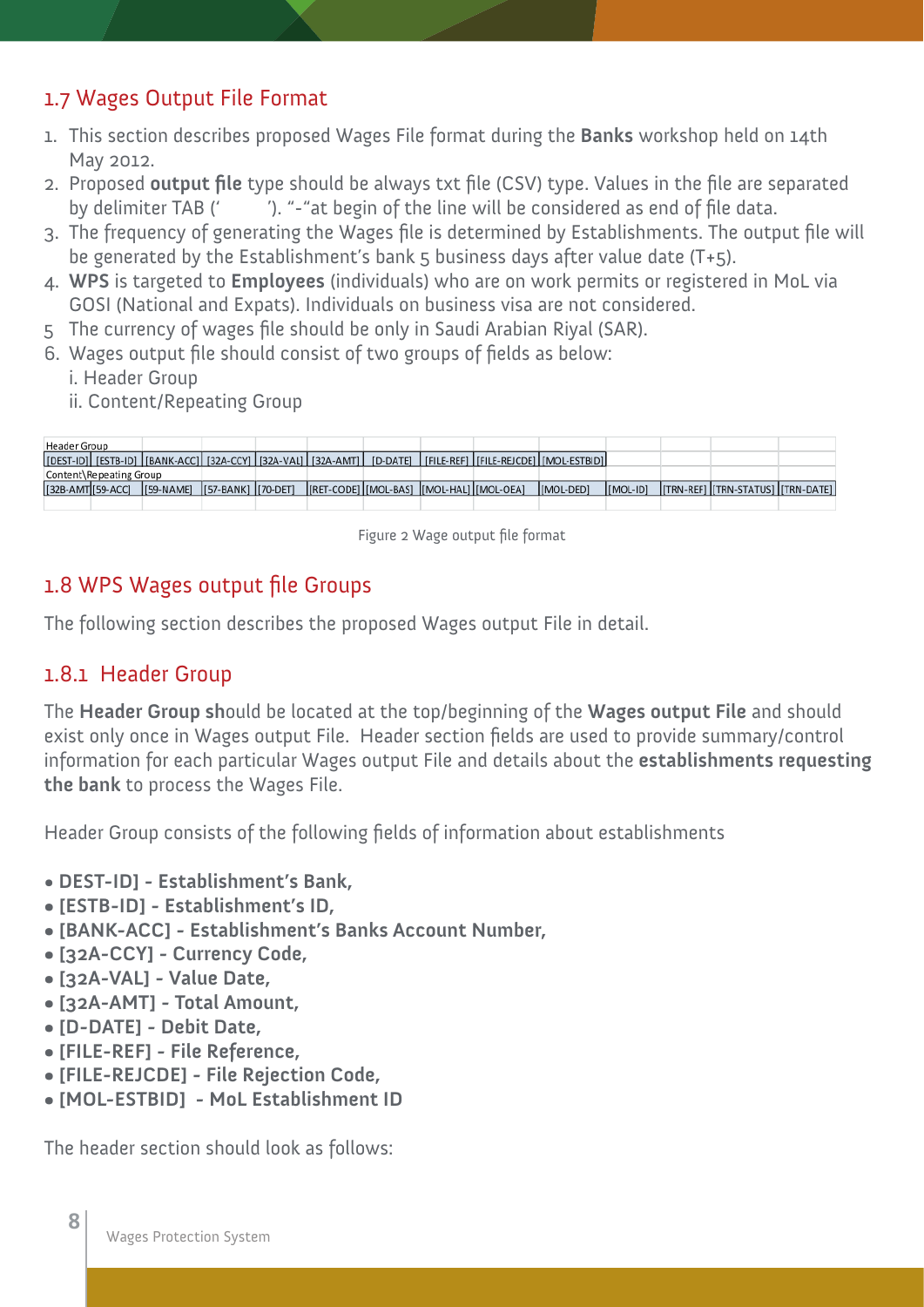| Header Group |  |  |  |  |                                                                                                                     |
|--------------|--|--|--|--|---------------------------------------------------------------------------------------------------------------------|
|              |  |  |  |  | [DEST-ID] [ESTB-ID] [[BANK-ACC] [32A-CCY] [32A-VAL] [32A-AMT] [ [D-DATE]   [FILE-REF] [[FILE-REJCDE] [MOL-ESTBID] [ |

Figure 3 Header Group1

## 1.8.2 Header Group metadata

This section describes the fields of the **Header group** and format, field requirement, **Field Tag** and field name, description and **usage rules**.

#### The below table provides WPS Wages file Header group field specification

| <b>Header Group</b>           |                                       |               |                               |             |            |  |  |  |  |
|-------------------------------|---------------------------------------|---------------|-------------------------------|-------------|------------|--|--|--|--|
| Input<br>Requirement          | Input By                              | Field Tag     | Format                        | Required by |            |  |  |  |  |
| M                             | Establishment                         | $[DEFI-ID]$   | Establishment's Bank          | 4!A         | SAMA/ Bank |  |  |  |  |
| M                             | Establishment                         | $[ESTB-ID]$   | Establishment's ID            | 10d         | Bank       |  |  |  |  |
| M                             | Establishment<br>[BANK-ACC]<br>number |               | Establishment 's bank account | 24!X        | SAMA/Bank  |  |  |  |  |
| M                             | Establishment                         | $[32A-CCY]$   | <b>Currency Code</b>          | 3!A         | SAMA/Bank  |  |  |  |  |
| M                             | Establishment                         | $[32A-VAL]$   | Value Date                    | 8!d         | SAMA/ Bank |  |  |  |  |
| M                             | Establishment                         | $[32A-AMT]$   | <b>Total Amount</b>           | 15d         | SAMA/Bank  |  |  |  |  |
| $\Omega$                      | Establishment                         | $[D-DATE]$    | Debit Date                    | 8!d         | SAMA/Bank  |  |  |  |  |
| M                             | Establishment                         | [FILE-REF]    | File Reference                | 16x         | SAMA/ Bank |  |  |  |  |
| Reserved for<br>Bank use only | <b>Banks</b>                          | [FILE-REJCDE] | <b>File Rejection Code</b>    | 6!A         | SAMA/Bank  |  |  |  |  |
| M                             | Establishment                         | [MOL-ESTBID]  | MoL Establishment ID          | $2d-15d$    | MoL        |  |  |  |  |

Table 2 Group Header Fields

#### The below table provides **WPS** Wages file header group Field Description & Usage Rules

| Field Tag           | <b>Description and Usage Rules</b>                                                                                                                                                                                                                                                                                                                                                         |
|---------------------|--------------------------------------------------------------------------------------------------------------------------------------------------------------------------------------------------------------------------------------------------------------------------------------------------------------------------------------------------------------------------------------------|
| <b>Header Group</b> | This section fields provides the summary information about establishments and details of<br>establishment relationship with Banks. This group of fields must appear only once in a WPS<br>Wage Payment Message File.                                                                                                                                                                       |
| [DEST-ID]           | This is the ID of the bank to whom the WPS Wage Payment Message File is being sent. This<br>will always be the bank where the Establishment maintains his bank account from which his<br>employees> wages are to be disbursed.<br>The contents of the field will be the SARIE ID code for the bank.<br>Refer to the table 7 below entitled «SARIE Bank IDs» for the full list of Bank IDs. |
| $[ESTB-ID]$         | ID of the Establishment registered with bank. Banks can continue using their current<br>standards.                                                                                                                                                                                                                                                                                         |
| [BANK-ACC]          | This is the bank account number of the Establishment from which full amount will be<br>debited of the WPS Wages Payment Message File as stated in field [32-AMT].                                                                                                                                                                                                                          |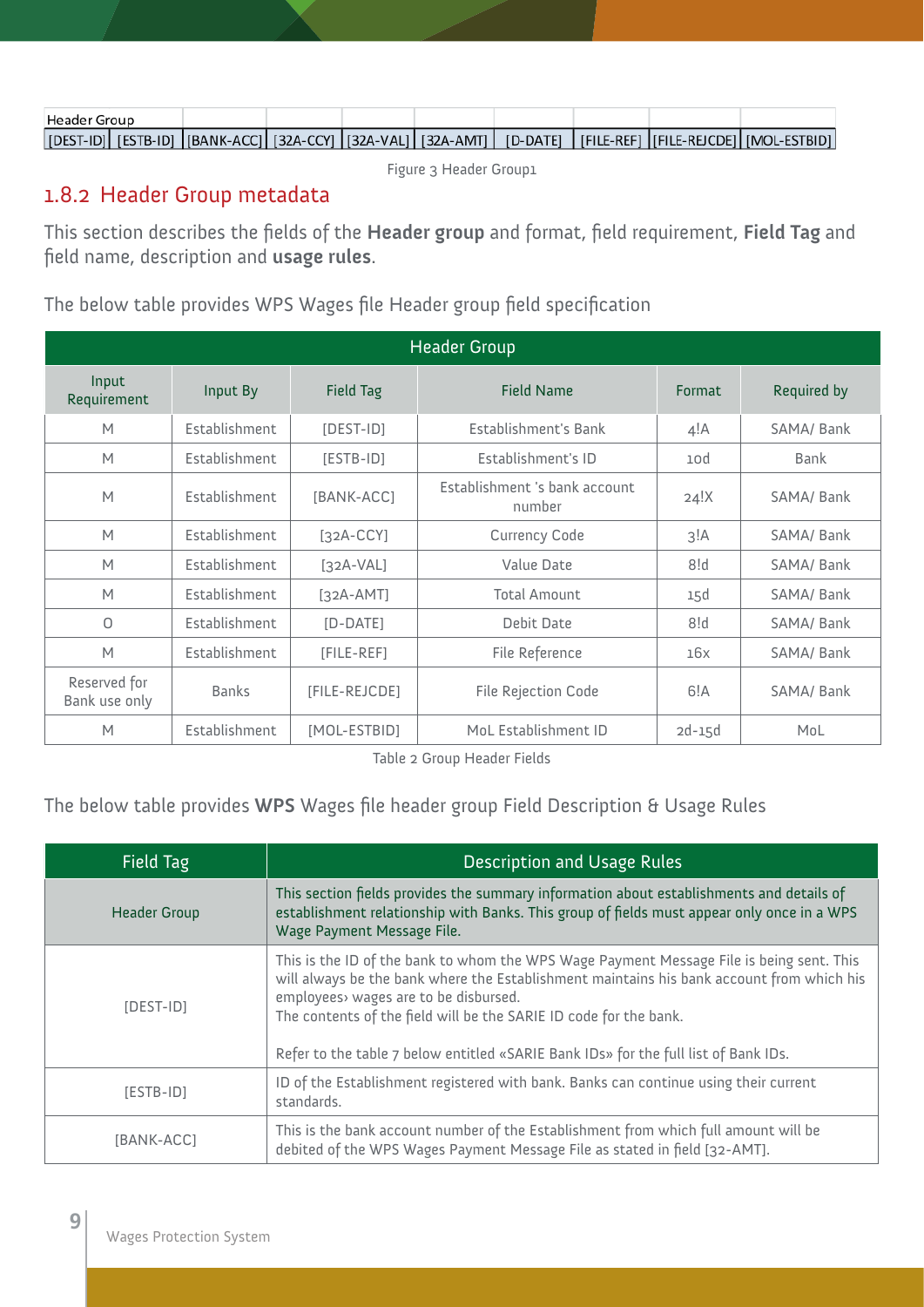| $[32A-CCY]$   | This field specifies the Currency used for transactions of WPS Wages Payment Message File.<br>The currency of wages file should be only in Saudi Arabian Riyal (SAR).                                                                                                                                                                                                                                                                                                                                                                                                                                                                                                                                                                                                |
|---------------|----------------------------------------------------------------------------------------------------------------------------------------------------------------------------------------------------------------------------------------------------------------------------------------------------------------------------------------------------------------------------------------------------------------------------------------------------------------------------------------------------------------------------------------------------------------------------------------------------------------------------------------------------------------------------------------------------------------------------------------------------------------------|
| $[32A-VAL]$   | This is the date that the funds are to be paid to the Beneficiary.<br>The date contained in this field must not be earlier than the sending date.<br>The Proposed format of data is YYYYMMDD either Hijri or Gregorian                                                                                                                                                                                                                                                                                                                                                                                                                                                                                                                                               |
| $[32A-AMT]$   | This is the total amount of all of the individual transactions appearing in the Repeating<br>Group fields of the same WPS Payment Message File.<br>This must be equal to the sum of the individual transaction amount fields [32B-AMT] in the<br>Repeating Group.<br>The receiving bank will validate that the correct total amount appears in this field.<br>If the WPS Payment Message File fails this validation check, the file will be rejected by<br>the Establishment>s Bank without further processing and the rejection advised to the<br>Establishment.<br>The Establishment must then correct the error and resend the full WPS Payment Message<br>File to the Bank.                                                                                      |
| $[D-DATE]$    | This is an optional field.<br>This is the date on which the Establishment is asking the Bank to debit the Establishment>s<br>account.<br>If the field is present, the date specified must be<br>Not earlier than the sending date, and,<br>a)<br>Not later than the Value Date in field [32A-VAL]<br>b)<br>If the field is not present, the Bank>s standard arrangement, or, the specific arrangement<br>with the Establishment, will be used to decide on the date for debiting the Establishments<br>account.<br>The Proposed format of data is YYYYMMDD either Hijri or Gregorian                                                                                                                                                                                 |
| [FILE-REF]    | This field should be used for the Establishment>s Reference for the full message. The<br>reference used must be unique for the Establishment i.e. the same reference must not be<br>used in more than one WPS Payment Message File regardless of the date of sending.<br>A duplicate File Reference will cause the entire WPS Payment Message File to be rejected by<br>the Establishment>s Bank.<br>The contents of this field will be used by the Establishment is Bank for the following<br>purposes:<br>1. It will appear on the Establishment>s bank statement as the reference for the debit<br>to his account<br>2. It will be used by the Bank in all communications with the<br>Establishment in relation to the particular WPS Wages Payment Message File. |
| [FILE-REJCDE] | This field is reserved for Bank use only.<br>The list of codes to be used by Banks to indicate to the Establishment why the WPS<br>Payment Message File has been rejected is set out in the table 8 below entitled «File<br>Rejection Codes».                                                                                                                                                                                                                                                                                                                                                                                                                                                                                                                        |
| [MOL-ESTBID]  | The number used to identify establishments in MOL, it is a combination of labor office that<br>the establishment belong to and a sequential number (Labor Office - Sequential Number)                                                                                                                                                                                                                                                                                                                                                                                                                                                                                                                                                                                |

Table 3 Header Group Usage Rules

## 1.8.3 Content/Repeating Group

The Content/Repeating Group should exist after the header group. Content group consists of a group of fields that are used to provide data for the individual transactions within the Wages File,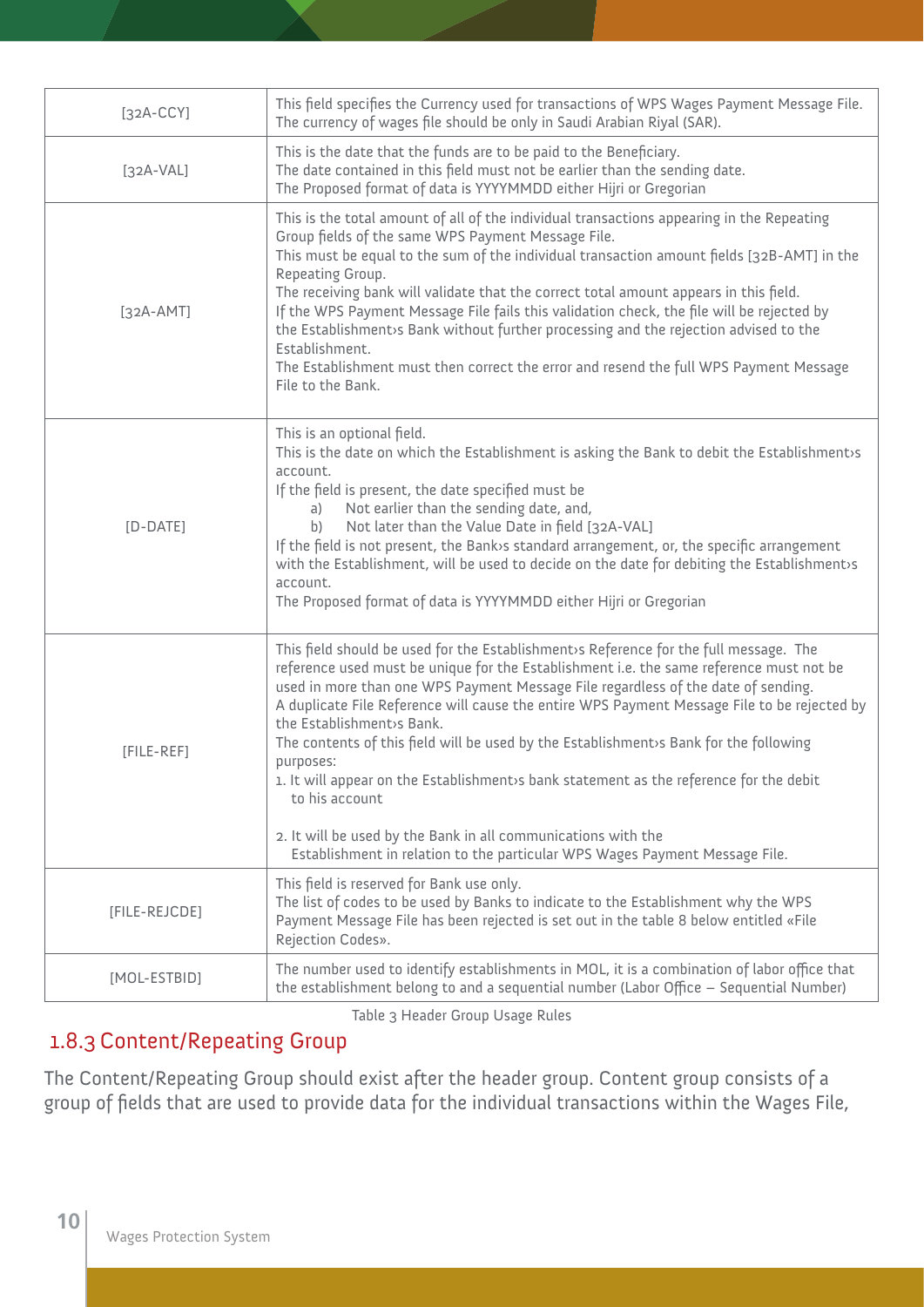multiple rows of wages/transactions data. This information should be filled by the Establishment and processed by its bank. Each row in content group describes one unique transaction to be processed by banks. The content group fields will contain three subsets of Fields

- (i) Those fields specifically required to enable the Establishment›s Bank to effect the individual payment transactions.
- (ii) Those fields which are required specifically by the Ministry of Labor in connection with the Wages Protection System.
- (iii)Those fields which are to be updated by Banks after execution of the individual payment transaction.

Content group consists of following information for transaction.

- **[32B-AMT] Net amount to be paid to the individual Employee**
- **• [59-ACC] Beneficiary›s account number,**
- **[59-NAME] Beneficiary customer**'**s name,**
- **• [57-BANK] Bank Code where the Beneficiary**'**s account is held**
- **[70-DET] Payment Description,**
- **• [RET-CODE] Return Code,**
- **• [MOL-BAS] Employee Basic Salary for the current month,**
- **• [MOL-HAL] Employee Housing Allowance for the current month,**
- **• [MOL-OEA] Employee Other Earnings for the current month,**
- **• [MOL-DED] Employee Deductions for the current month,**
- **• [MOL-ID] Employee (Government) ID**
- **• [TRN-REF] Transaction Reference number**
- **[TRN-STATUS] Status of individual transaction**
- **• [TRN-DATE] Transaction Date**

The Content/Repeating Group should look like as follows:



Figure 4 Content Group

#### 1.8.4 Content/Repeating Group metadata

This section describes the fields of the Content/Repeating group and format, field requirement, Field Tag and field name, description and usage rules.

The below table provides WPS Wages output file content group field specification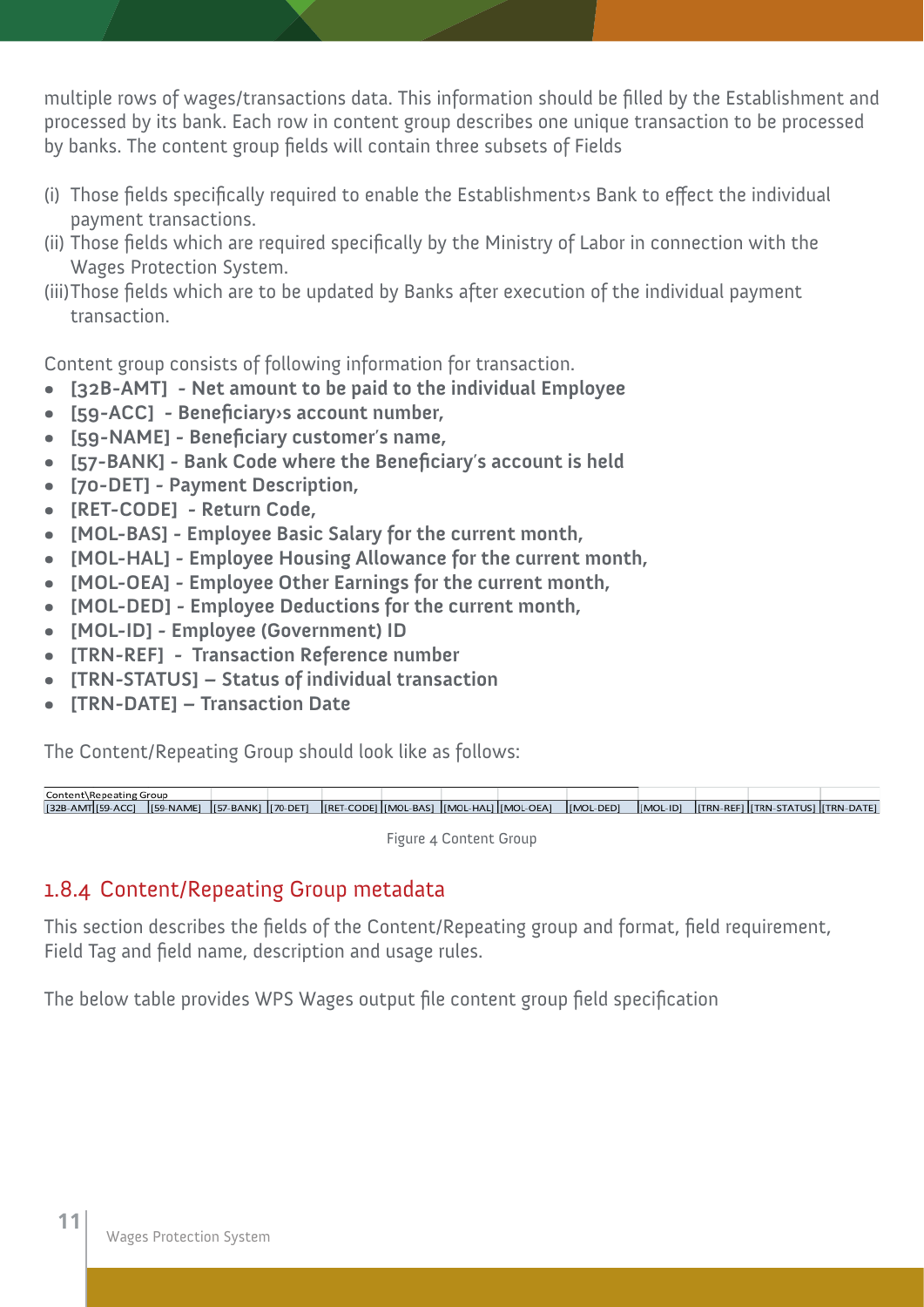| <b>Header Group</b>                                                                                        |                                                                                                            |               |                  |                                                                   |         |                 |  |  |  |  |
|------------------------------------------------------------------------------------------------------------|------------------------------------------------------------------------------------------------------------|---------------|------------------|-------------------------------------------------------------------|---------|-----------------|--|--|--|--|
| Input<br>Requirement for<br>Establishments                                                                 | Input<br>Requirement<br>for Banks                                                                          | Input By      | <b>Field Tag</b> | <b>Field Name</b>                                                 | Format  | Required by     |  |  |  |  |
| M                                                                                                          | M                                                                                                          | Establishment | $[32B-AMT]$      | Net amount<br>to be paid to<br>the individual<br>Employee         | 15d     | SAMA/MoL/Banks  |  |  |  |  |
| M                                                                                                          | M                                                                                                          | Establishment | $[59 - ACC]$     | Beneficiary's<br>account<br>number                                | 34X     | SAMA/MoL/ Banks |  |  |  |  |
| M                                                                                                          | M                                                                                                          | Establishment | $[59-NAME]$      | Beneficiary<br>customer's<br>name                                 | $4*35z$ | SAMA/ Banks     |  |  |  |  |
| M                                                                                                          | M                                                                                                          | Establishment | $[57-BANK]$      | Bank's Code<br>where the<br>Beneficiary's<br>account is held      | $4*35x$ | SAMA/ Banks     |  |  |  |  |
| $\bigcirc$                                                                                                 | $\circ$                                                                                                    | Establishment | $[70-DEF]$       | Payment<br>Description                                            | $4*35z$ | SAMA/ Banks     |  |  |  |  |
| N/A                                                                                                        | Reserved for<br>Bank use only                                                                              | <b>BANK</b>   | [RET-CODE]       | Return Code                                                       | 6!A     | MoL             |  |  |  |  |
| M                                                                                                          | $\circlearrowright$                                                                                        | Establishment | [MOL-BAS]        | Beneficiary's<br><b>Basic Salary</b><br>for the current<br>Month  | 12d     | MoL             |  |  |  |  |
| M                                                                                                          | O                                                                                                          | Establishment | [MOL-HAL]        | Beneficiary's<br>Housing<br>Allowance for<br>the current<br>Month | 12d     | MoL             |  |  |  |  |
| $\mathsf{M}$                                                                                               | $\bigcirc$                                                                                                 | Establishment | [MOL-OEA]        | Beneficiary's<br>Other Earnings<br>for the current<br>Month       | 12d     | Mol             |  |  |  |  |
| $\mathsf{M}% _{T}=\mathsf{M}_{T}\!\left( a,b\right) ,\ \mathsf{M}_{T}=\mathsf{M}_{T}\!\left( a,b\right) ,$ | $\circ$                                                                                                    | Establishment | [MOL-DED]        | Deductions                                                        | 12d     | MoL             |  |  |  |  |
| $\mathsf{M}$                                                                                               | $\mathsf{M}% _{T}=\mathsf{M}_{T}\!\left( a,b\right) ,\ \mathsf{M}_{T}=\mathsf{M}_{T}\!\left( a,b\right) ,$ | Establishment | $[MOL-ID]$       | Beneficiary's ID                                                  | 10d     | MoL             |  |  |  |  |
| N/A                                                                                                        | $\mathsf{M}% _{T}=\mathsf{M}_{T}\!\left( a,b\right) ,\ \mathsf{M}_{T}=\mathsf{M}_{T}\!\left( a,b\right) ,$ | <b>BANK</b>   | [TRN-REF]        | Transaction<br>Reference<br>number                                | 16x     | Mol             |  |  |  |  |
| N/A                                                                                                        | $\mathsf{M}% _{T}=\mathsf{M}_{T}\!\left( a,b\right) ,\ \mathsf{M}_{T}=\mathsf{M}_{T}\!\left( a,b\right) ,$ | <b>BANK</b>   | [TRN-<br>STATUS] | Status of<br>individual<br>transaction                            | 8a      | Mol             |  |  |  |  |
| N/A                                                                                                        | $\mathsf{M}% _{T}=\mathsf{M}_{T}\!\left( a,b\right) ,\ \mathsf{M}_{T}=\mathsf{M}_{T}\!\left( a,b\right) ,$ | <b>BANK</b>   | [TRN-DATE]       | Transaction<br>executed Date                                      | 8d      | MoL             |  |  |  |  |

Table 4 Content/Repeating Group Fields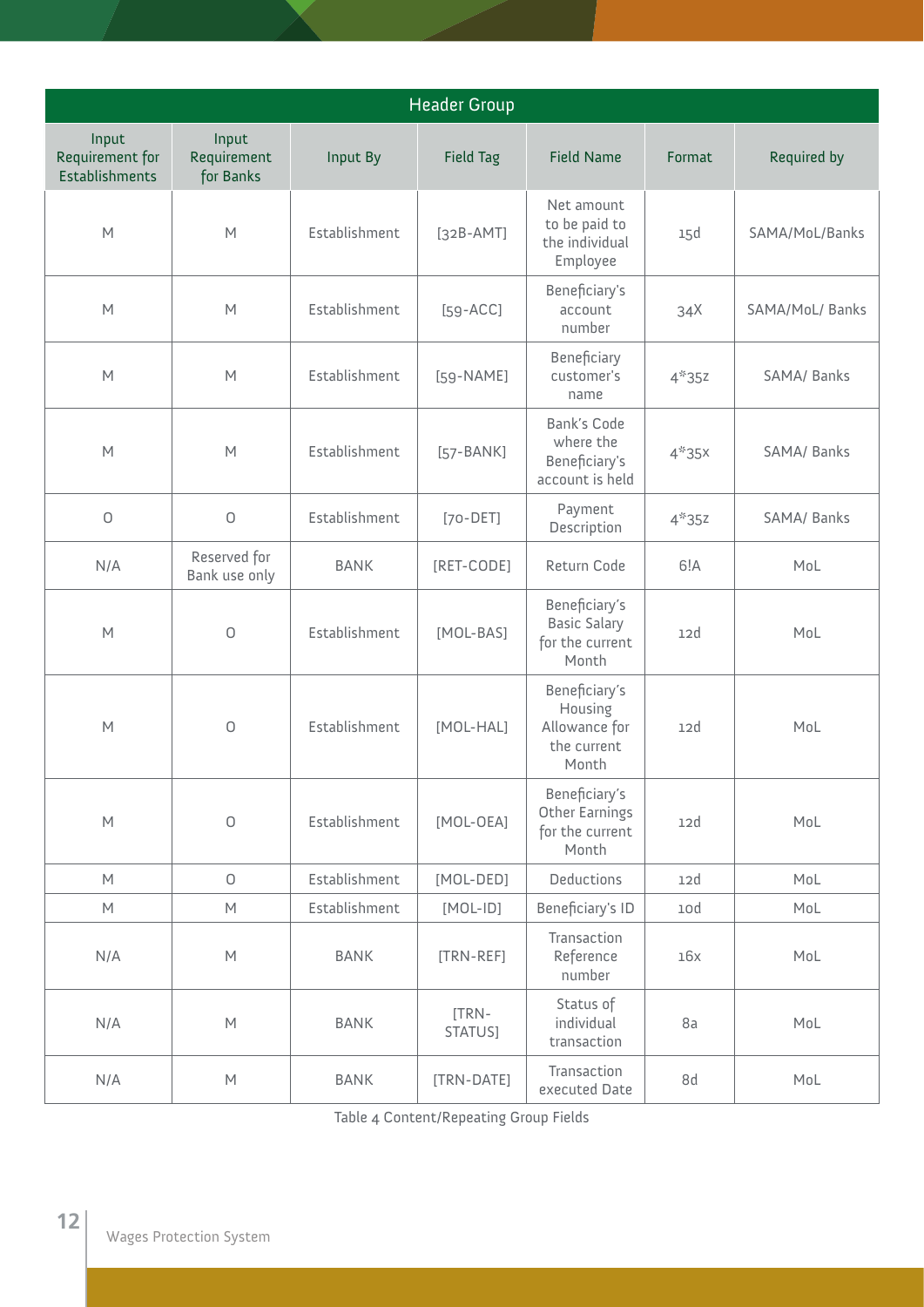The below table provides content group of Wages output File Field Description & Usage Rules

| <b>Field Tag</b>                 | <b>Description and Usage Rules</b>                                                                                                                                                                                                                                                                                                                                                                                                                                                                                                                                                                                                                                                                                                                                                                                                                                                                                                                                                                                                                                                                                                                                                                                                                                               |  |  |  |
|----------------------------------|----------------------------------------------------------------------------------------------------------------------------------------------------------------------------------------------------------------------------------------------------------------------------------------------------------------------------------------------------------------------------------------------------------------------------------------------------------------------------------------------------------------------------------------------------------------------------------------------------------------------------------------------------------------------------------------------------------------------------------------------------------------------------------------------------------------------------------------------------------------------------------------------------------------------------------------------------------------------------------------------------------------------------------------------------------------------------------------------------------------------------------------------------------------------------------------------------------------------------------------------------------------------------------|--|--|--|
| <b>Content / Repeating Group</b> | This group of fields provides the summary information for each transaction to be processed<br>by Banks. Each row is single unique transaction.<br>Also provides the information about the employee wages details like Basic, Housing<br>Allowance, Other Earnings and Deductions.<br>This group of field contains the Transaction details information to be updated by Banks.<br>This group of fields can appear one or more times in a WPS Wages output file. .                                                                                                                                                                                                                                                                                                                                                                                                                                                                                                                                                                                                                                                                                                                                                                                                                 |  |  |  |
| $[32B-AMT]$                      | This is the amount of the individual transaction i.e. this will be the Net Salary to be paid to<br>the Beneficiary (Employee).<br>This is equal to the Sum of ([MOL_BAS]+[MOL-HAL] + [MOL-OEA] - [MOL-DED]). Banks are<br>not expected to validate this data.<br>The total of all of the individual [32B-AMT] amounts must be equal to the amount appearing<br>in field [32A-AMT] in the Header Group of fields.<br>Valid Format is 1234567890123,12                                                                                                                                                                                                                                                                                                                                                                                                                                                                                                                                                                                                                                                                                                                                                                                                                             |  |  |  |
| $[59 - ACC]$                     | Employee account number or Prepaid Record Number registered with Bank.<br>• IBAN - 24 digit for local banks, 34 for International banks<br>· Prepaid Record Number -20 digits<br>This field must contain the account number of the Beneficiary. This number will be used by<br>the Beneficiary>s Bank to credit the funds. It should be the correct bank account number<br>for the Beneficiary named in field [59-NAM].<br>This account number must be in either IBAN or PRN format as follows:<br>. IBAN - this must be a valid IBAN for the Beneficiary. The Establishment must perform an<br>IBAN validation on the contents of this field. The rules for IBAN validation can be obtained<br>from the Establishment>s Bank. The IBAN has a fixed length of 24 English only<br>alphanumeric characters for local banks, and 34 for International banks.<br>All alphabetic characters must be in upper case only. An IBAN account may be maintained<br>with the same bank as the Establishment>s Bank or with another Bank in Saudi Arabia.<br>• If the Employee>s salary is to be paid into a prepaid account type, then the Prepaid Record<br>Number (PRN) must appear in this field. The PRN for the Beneficiary must be with the<br>same bank as stated in field [DEST-ID]. |  |  |  |
| [59 - NAME]                      | Name of the Employee registered with Bank(s).<br>This field must contain the name (and address) of the Beneficiary who is due to receive the<br>amount specified in field [32B-AMT].<br>It must contain sufficient information to clearly identify the Beneficiary.                                                                                                                                                                                                                                                                                                                                                                                                                                                                                                                                                                                                                                                                                                                                                                                                                                                                                                                                                                                                              |  |  |  |
| $[57 - BANK]$                    | This is an optional field.<br>If the account number in field [59-ACC] is maintained by the same bank as the<br>Establishment's Bank, then this field is not required.<br>If the IBAN account of the Beneficiary is maintained by another bank in Saudi Arabia then<br>this field must contain the SARIE ID of the Beneficiary's Bank. Refer to the table below<br>entitled «SARIE Bank IDs» for the full list of Saudi Bank IDs.<br>If the Beneficiary's account is maintained with a Foreign Bank then the SWIFT Bank<br>Identifier Code (BIC) of the foreign bank must be stated in this field. The correct SWIFT<br>BIC should be obtained from the Beneficiary. The format is alphanumeric characters up to<br>a maximum of 11, all of which must be upper case English characters only. Alternatively<br>the Name of the Foreign Bank and Branch should be stated in this field, in this case the<br>maximum field length is 4*35 alphanumeric English characters.                                                                                                                                                                                                                                                                                                          |  |  |  |
| $[70 - DET]$                     | The Establishment may provide a short description of the payment that will enable the<br>Beneficiary to identify the reason for the payment.<br>E.G. <salary>, <expenses>, <refund of="" xyz=""> etc.</refund></expenses></salary>                                                                                                                                                                                                                                                                                                                                                                                                                                                                                                                                                                                                                                                                                                                                                                                                                                                                                                                                                                                                                                               |  |  |  |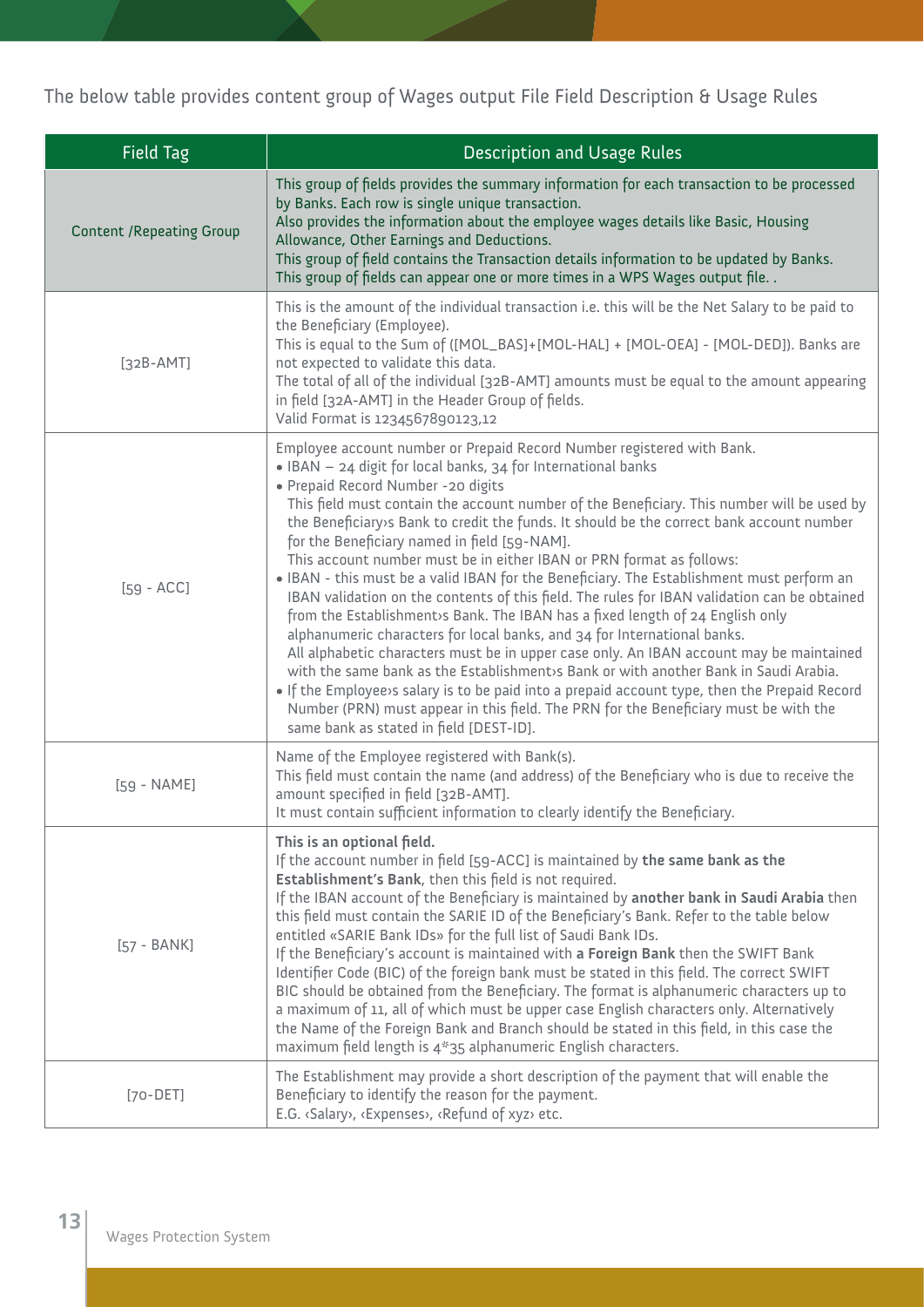| [RET-CODE]        | This field is reserved for Bank use only.<br>The list of codes to be used by Banks to indicate to the Establishment why the individual<br>transaction has been rejected or returned are set out in the table below entitled «Return<br>Codes».<br>If one or more individual transactions are returned, the Establishment>s Bank will debit the<br>Establishment>s account with the full amount of the WPS Payment Message File in field<br>[32A-AMT] and separately credit the same account for each of the individual items returned.<br>(Please refer to sub-section 6.2 below) |
|-------------------|-----------------------------------------------------------------------------------------------------------------------------------------------------------------------------------------------------------------------------------------------------------------------------------------------------------------------------------------------------------------------------------------------------------------------------------------------------------------------------------------------------------------------------------------------------------------------------------|
| [MOL-BAS]         | Employee Basic wage for the current month.<br>Proposed Valid format is 1234567890,00                                                                                                                                                                                                                                                                                                                                                                                                                                                                                              |
| [MOL-HAL]         | Employee Housing allowance for the current month.<br>Proposed Valid format is 1234567890,99                                                                                                                                                                                                                                                                                                                                                                                                                                                                                       |
| [MOL-OEA]         | Employee Other Earnings of the current month.<br>Proposed Valid format is 1234567890,99                                                                                                                                                                                                                                                                                                                                                                                                                                                                                           |
| [MOL-DED]         | Employee Deductions of the current month.<br>Proposed Valid format is 1234567890,99                                                                                                                                                                                                                                                                                                                                                                                                                                                                                               |
| $[MOL-ID]$        | National ID or IQAMA no of Employee.<br>For Saudi's - Saudi ID (1**********) for Expat's - IQAMA (2**********)                                                                                                                                                                                                                                                                                                                                                                                                                                                                    |
| [TRN-REF]         | Unique number generated by bank for each transaction execution.                                                                                                                                                                                                                                                                                                                                                                                                                                                                                                                   |
| [TRN-STATUS]      | If transaction is failed, reason stating the same. Confirming is Transaction is successful or<br>failure<br><b>Proposed Valid Values are: Success or Fail</b>                                                                                                                                                                                                                                                                                                                                                                                                                     |
| <b>ITRN-DATEI</b> | Date the transaction happened in bank<br><b>Proposed Format is YYYYMMDD</b>                                                                                                                                                                                                                                                                                                                                                                                                                                                                                                       |

Table 5 Content Group Fields Usage Rules

## **2 Transfer of Wages file from Establishment(s) to Bank(s)**

**(Not related to WPS proposed process, out of scope for WPS)** 

- 1. Current Wages file transfer process:
- 2. Some of the **establishments encrypt** the monthly wages file by the following methods:
- a. Few banks are using **Rijndael Cryptography**
- b. Few bank are using **SSL encryption**
- c. Few banks receives **encrypted** file in **RC4 algorithm**
- d. Few establishments uses **DES(124K) encryption**
- 3. **Establishments** transfer the **encrypted** wages file (as defined above) to **Banks** through the below mentioned modes of transfers only. There is no restriction on the file name format for wages file.
- a. Internet banking-Establishment uploads the wages file into Banks portal.
- b. E-mails- Establishment sends the wages file to Bank's designated users email id.
- c. CD –Establishment makes a copy of the wages file and save the same in a CD and ship it to the Banks
- 3 Transfer of Wages output file from Bank(s) to Establishment(s)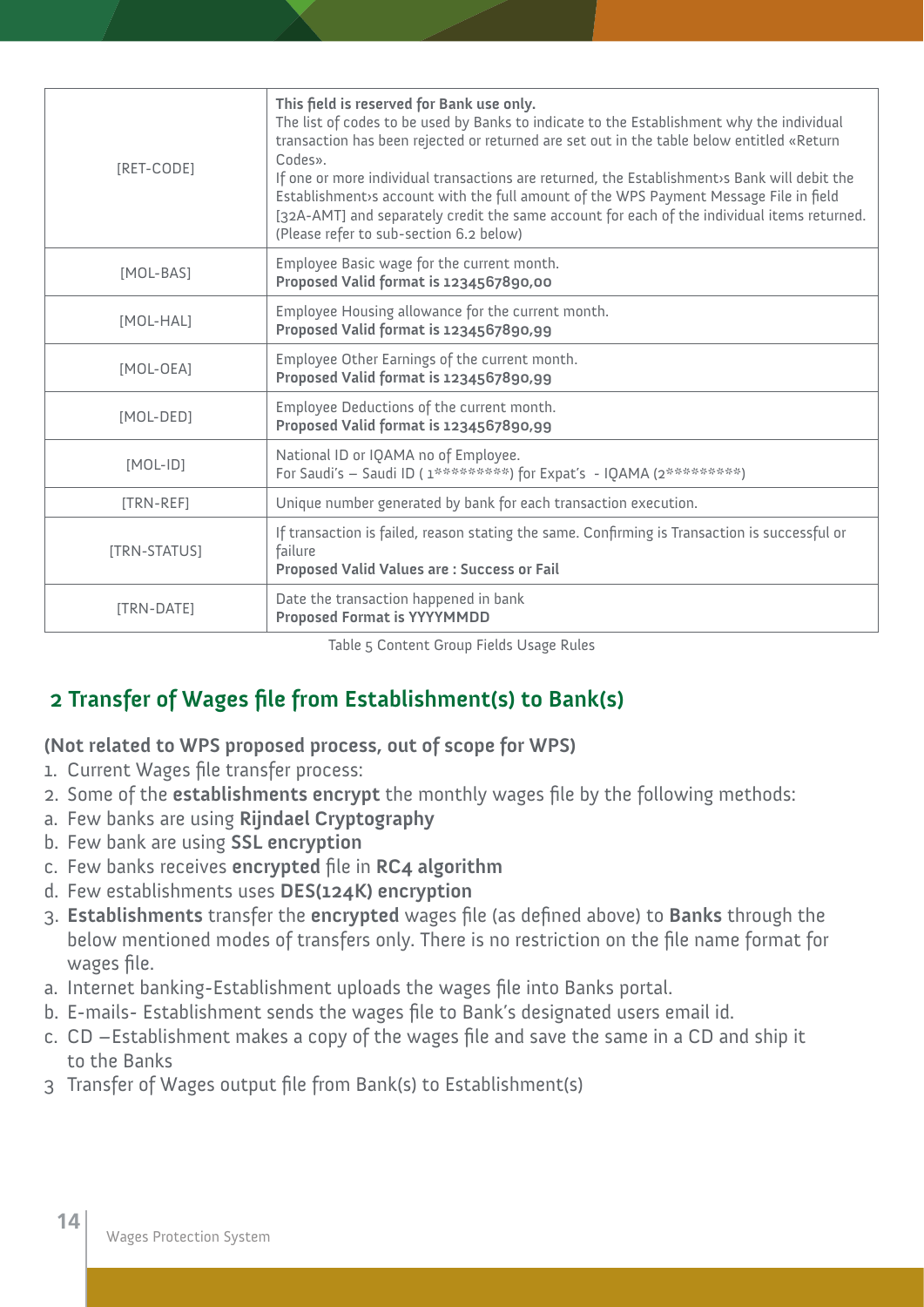#### 3.1 Current process of wages output files by Bank(s)

(Not related to WPS proposed process, out of scope for WPS)

- 1. Some (or most) of the banks receive the wages file encrypted from establishments.
- 2. In cases where files are encrypted, Banks decrypts and do the preliminary check (then verify "the total amount of summary section should be less than the amount in the establishments debit account") before proceeding further.
- 3. After processing the wages file, banks send the following:
	- a. WPS wage output file

b. Exception-reports, if any. Exception might have occurred in case of inability to execute all/ part of the transaction file because of establishment account issues.

#### 3.2 Expected process of wages output file by Bank(s)

In the current process WPS is expecting the following information (highlighted in yellow in color) to be updated by banks to the Wages File for each transaction in the content group.

[32B-AMT|[59-ACC] |[59-NAME] |[57-BANK] |[70-DET] |<mark>[RET-CODE]</mark> [MOL-BAS] |[MOL-HAL] [[MOL-OEA] |[MOL-DED] |[MOL-ID] |<mark>[TRN-REF] |[TRN-STATUS] |[TRN-DATE]</mark> Figure 5 Content/Repeating Group of fields

- **• Transaction Reference [TRN-REF]**
- **• Failure Reason [RET-CODE] (if applicable)**
- **• Transaction Status [TRN-STATUS]**
- **• Transaction Date [TRN-DATE].**
- **• File Rejection Code [File-REJCDE] (if applicable)**
- Before start of the wages file processing banks could view Wages File as

[32B-AMT|[59-ACC] |[59-NAME] |[57-BANK] |[70-DET] |<mark>[RET-CODE]</mark> [MOL-BAS] |[MOL-HAL] [[MOL-OEA] |[MOL-DED] |[MOL-ID] |<mark>[TRN-REF] |[TRN-STATUS] |[TRN-DATE]</mark>

Figure 5 Content/Repeating Group (Wages file before processing by Bank)

After the processing of Wages file by bank, the Wages file should look like as below :

| [32B-AMT] | [59-ACC] [59-NAM]       | <b>IS7-BANK</b> | II 70-DET1                   |         | [MOL-BAS][MOL-HAL] [MOL-OEA] |         | [MOL-DED] | [MOL-ID] |                                 |          |
|-----------|-------------------------|-----------------|------------------------------|---------|------------------------------|---------|-----------|----------|---------------------------------|----------|
| 10000.00  | 123456789 Employeee One | SABB            | SALARY for INVL              | 6000.00 | 2000.00                      | 4000.00 | 2000.00   |          | 1023456789 678291029999 FAIL    | 20121204 |
| 8000.00   | 123456789 Employeee Two | SABB            | SALARY for the month January | 5000.00 | 2000.00                      | 2000.00 | 1000.00   |          | 1023456767 678291029999 SUCCESS | 20121204 |

Figure 6 Content/Repeating Group (Wages file after processed (by Bank(s))

## 3.3 Signing of Processed Wages file by Bank

- Banks append digital signature on the monthly/settlement Wages File after processing the file.
- File format is an text format

The following are the steps for **banks** add **digital signature** to wages file: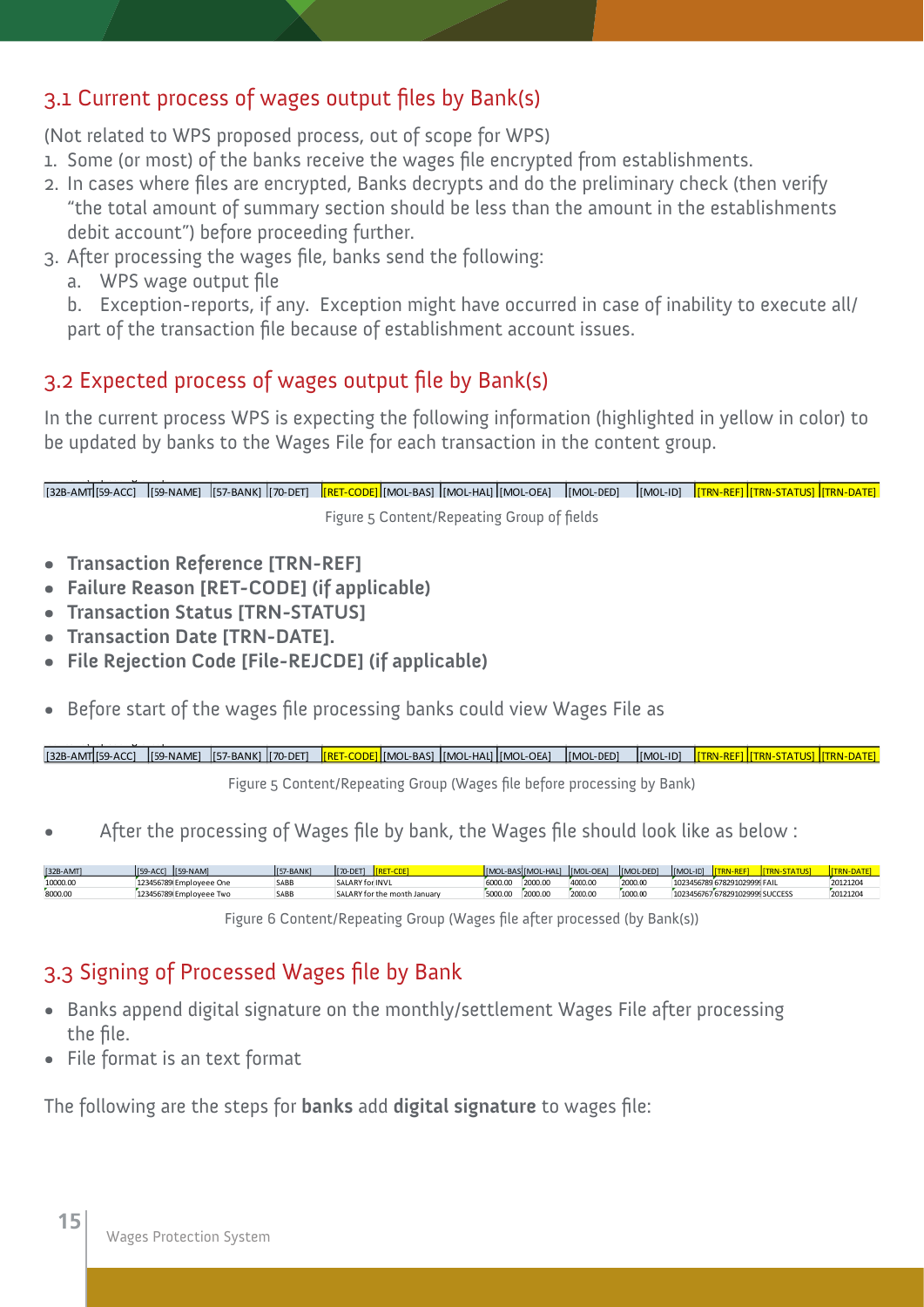#### 3.3.1 WPS Recommendations about Digital Signature

- 1. Not to Include Digital time stamp within signature.
- 2. Complete signature should be in one liner.
- 3. "–"should be end of file and it shouldn't be considered during the signature generation.
- 4. Algorithm for creating the digital signature should be"SHA1withRSA".
- 5. All banks should use the same mechanism to create signature and appending it in data file.
- 6. Using the UTF-8 encoding for the output file.
- 7. Validation of Digital Certificate with respect to Root Certificate.

#### 3.3.2 Purchase Digital Certificate from Certificate Authority

- 1. Banks to purchase digital certificate from VeriSign.
- 2. VeriSign provides the following **PKI**
- a. **Private Key** to the **banks**,
- b. **Public key** is shared with any trusted party **(MoL-WPS)** and is saved in **WPS** Database.
- 3. Bankers use this above purchased **certificate** from **Certificate Authority (CA)** to digitally sign the wage output file.

#### 3.3.3 Digital Certificate

- 1. To certify (digitally sign) the Wages file, using the above purchased certificate, Banks should use any third party tools of their choice **(refer to section 3.3.4)**
- 2. The objective of adding Digital Signature is to ensure:
- a. Authenticity to verify the source of the signature
- b. Integrity Wages file sent by banks to establishment have not been altered after it was signed(Proof of content)
- c. The signed party's certificate is checked for revocation status.

#### 3.3.4 Steps to Append Digital Signature to Wage File

The following steps are for illustration purposes only.

Banks can use the attached source (After SAMA Approval) code to generate the Digitally Signed Processed Wages files.



**16**

DigiSign.java.zip

#### **For creation of signature**

- Getting the private key and public key from the Certificate Authority (CA)
- • Creating the signature with SHA1withRSA
- • Reading the file
- • Verifying the file is already signed or not
- If signed, retuning already signed message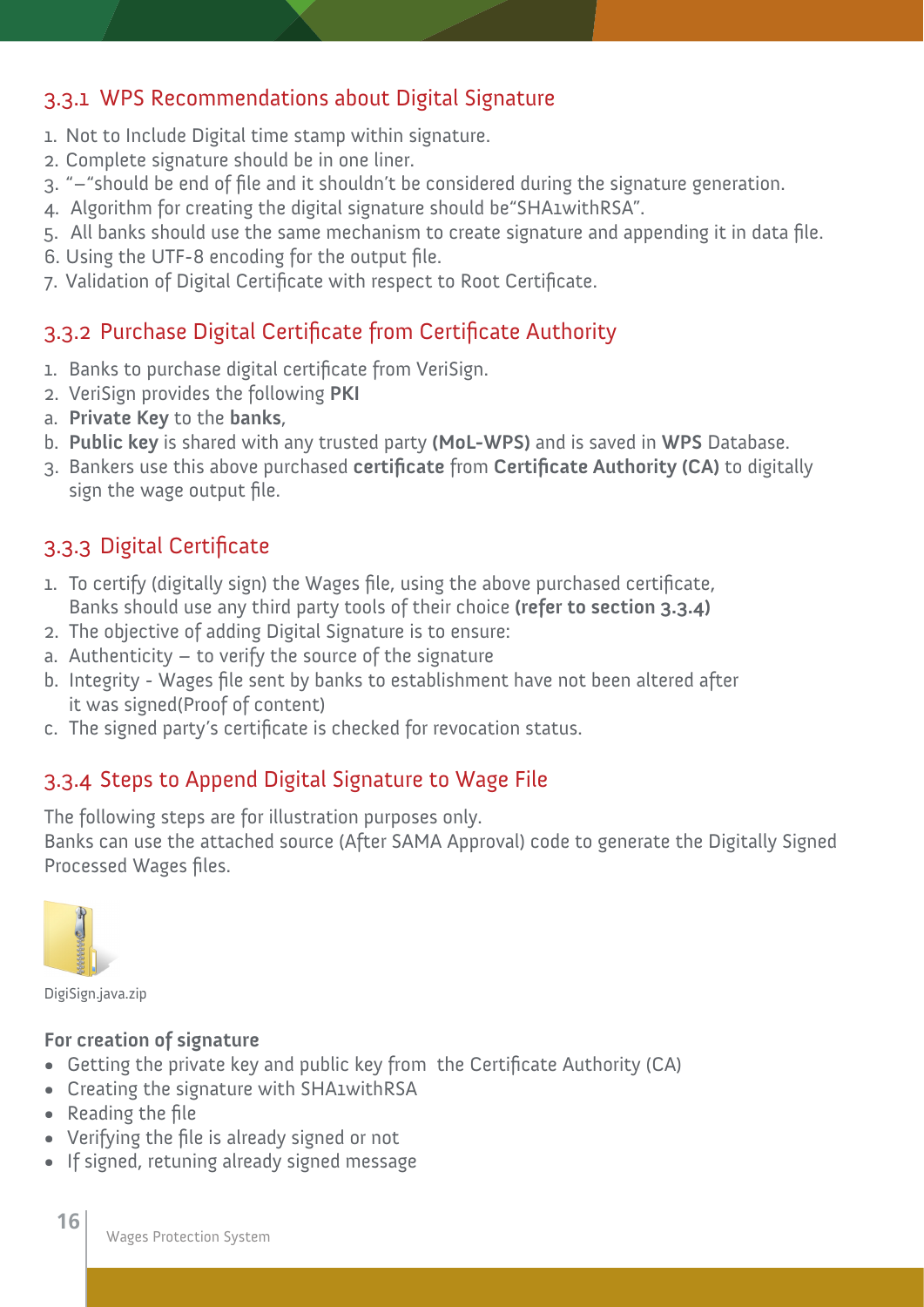- • If not signed , go to "-"
- Create the base64 using base64encoder.encode method in java
- Use Base64 bit for the digital signature format, and replace all line separators with ""
- Then write the bytes in file.
- • Flush and close the file

**Note: Attached are the sample files generated from the source code and respective certificate for verification. These below sample files are only for reference not for actual use.**



WPS\_ENG\_R.TXT

#### 3.3.4.1 Necessary purchases

Here is the list of items to be purchased by various entities:

| Item                                                                                    | <b>Banks</b>           |
|-----------------------------------------------------------------------------------------|------------------------|
| Public Key from VeriSign                                                                | To Buy                 |
| Private Key from VeriSign                                                               | To Buy                 |
| Renewing of Public and Private Key                                                      | To Buy                 |
| Technical resources involved who is responsible to install Private key in Banks machine | To Buy                 |
| Certificate Revocation list                                                             | To Buy(if any)         |
| Any additional maintenance incurred towards public/private keys                         | To Buy                 |
| <b>API/Services</b>                                                                     | N/A                    |
| Number of Certificate licenses                                                          | To Buy                 |
| Digital signing tool                                                                    | To Buy (if not having) |
| Renewing of Digital Signing tool                                                        | To Buy                 |
| Any additional maintenance incurred towards Digital Signing tool                        | To Buy                 |

Table 2 Necessary Purchases

#### 3.4 Communicating the output file back to Establishment

As agreed by **banks, banks** will transfer the digitally signed wages file to **establishments** using their existing common practice. **WPS** is fine with the current options followed during the transfer of file from **establishment** to **banks**. **WPS** is expecting the **banks** to retain the Wages File for a period of 3 months.

Some of the modes of transfers identified are as below:

- Internet banking- WPS is expecting the banks to retain the output file for a period of 3 months.
- • e-mails,
- • CD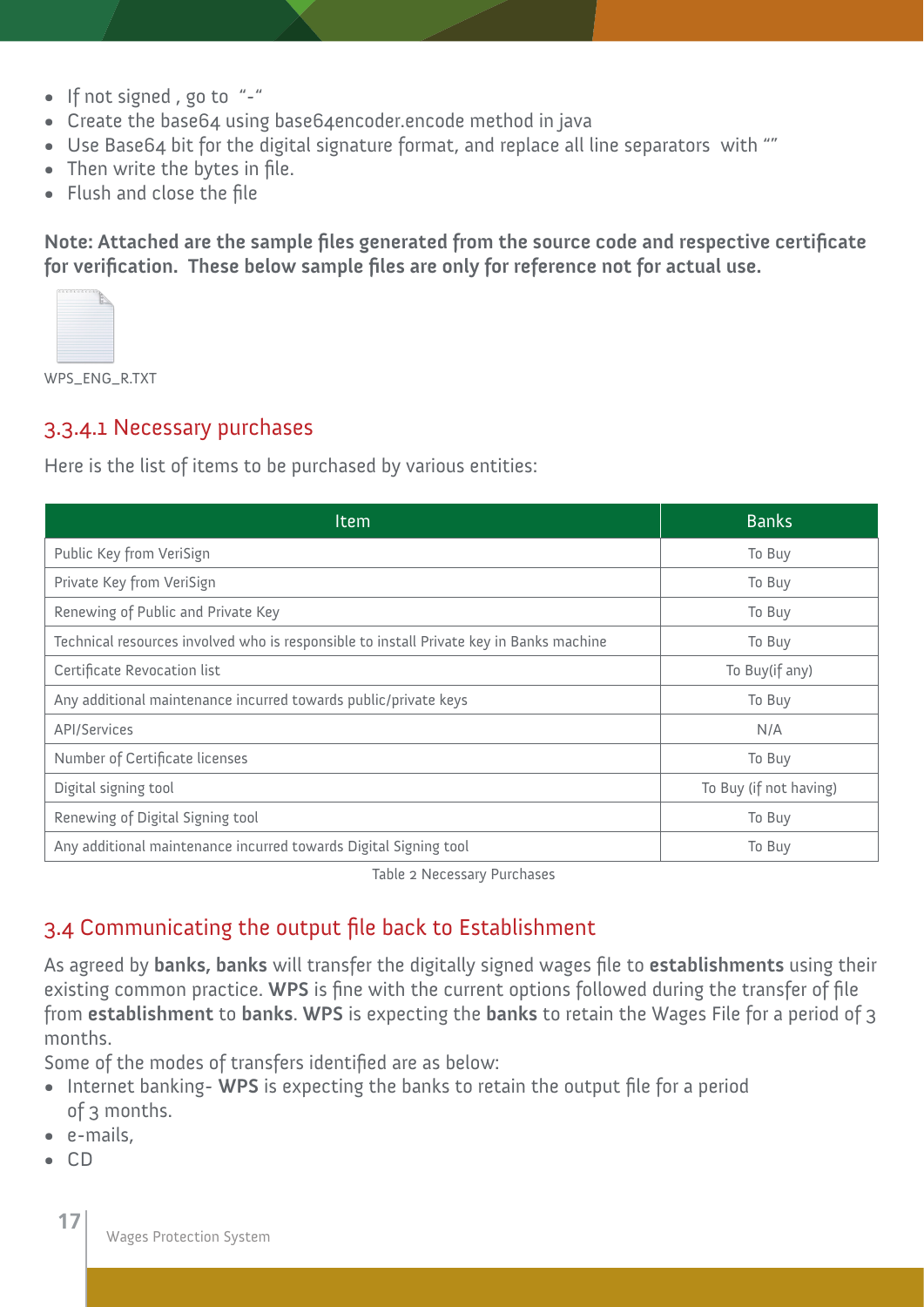Banks must use the Minimum Security standard which is mandated by SAMA . The file must be either:

A. Digitally signed file and Encrypted using Asymmetric Cryptography OR

B. Digitally signed file and Conveyed via a secure (private) network link.

## 3.5 Validating Digital Signatures by WPS

#### **(This is only for information)**

- 1. **Banks** sends a certified **(digitally signed)** wage file in csv format to Establishment.
- 2. **Establishment** can open the wages file.
- 3. **Establishment** will get a **digitally signed** wages file and uploads the same into WPS
- 4. In WPS, a service will check the **digital signature** in the uploaded wage file and verify/validate it against the **public key** of the corresponding **bank**, which is stored in the WPS database.
- a. The file is saved in **WPS**, after the successful validation of **digital signature**.
- b. Otherwise, the **Establishment** is informed of the violation, and is asked to re-send the file again, with the valid signature.

## **4 Encryption Risk Assessment (Exchanging the File between Establishments and Banks)**

- 1. It is important to secure the file contents while exchanging them between the Establishments and Banks due to the sensitive nature of the data. Since there are literally thousands of **establishments** participating in the **WPS** program, any incident of breach of confidentiality might result in legal proceedings and disputes.
- 2. To ensure success of the **WPS** program, it is a good practice to **encrypt** such sensitive data while exchanging it between the Establishments and Banks even if it is sent over secure transport. A security incident where a file falls in the hands of an unauthorized person will still be **encrypted** and unreadable **(refer to section 3.4).**

#### 4.1 Risk involved in not encrypting the WPS wages file/data

Chances of getting sensitive and confidential data exposed to unauthorized users. Sensitive and confidential data might be salaries of employees or salaries of key employees of the establishment.

## **5 Appendix**

Numerous third party products are available to add digital Signature to excel or text file. Secure2SignXL is one among such a third party vendor. The following attachment gives the comparison and conclusion choosing txt file over Excel.

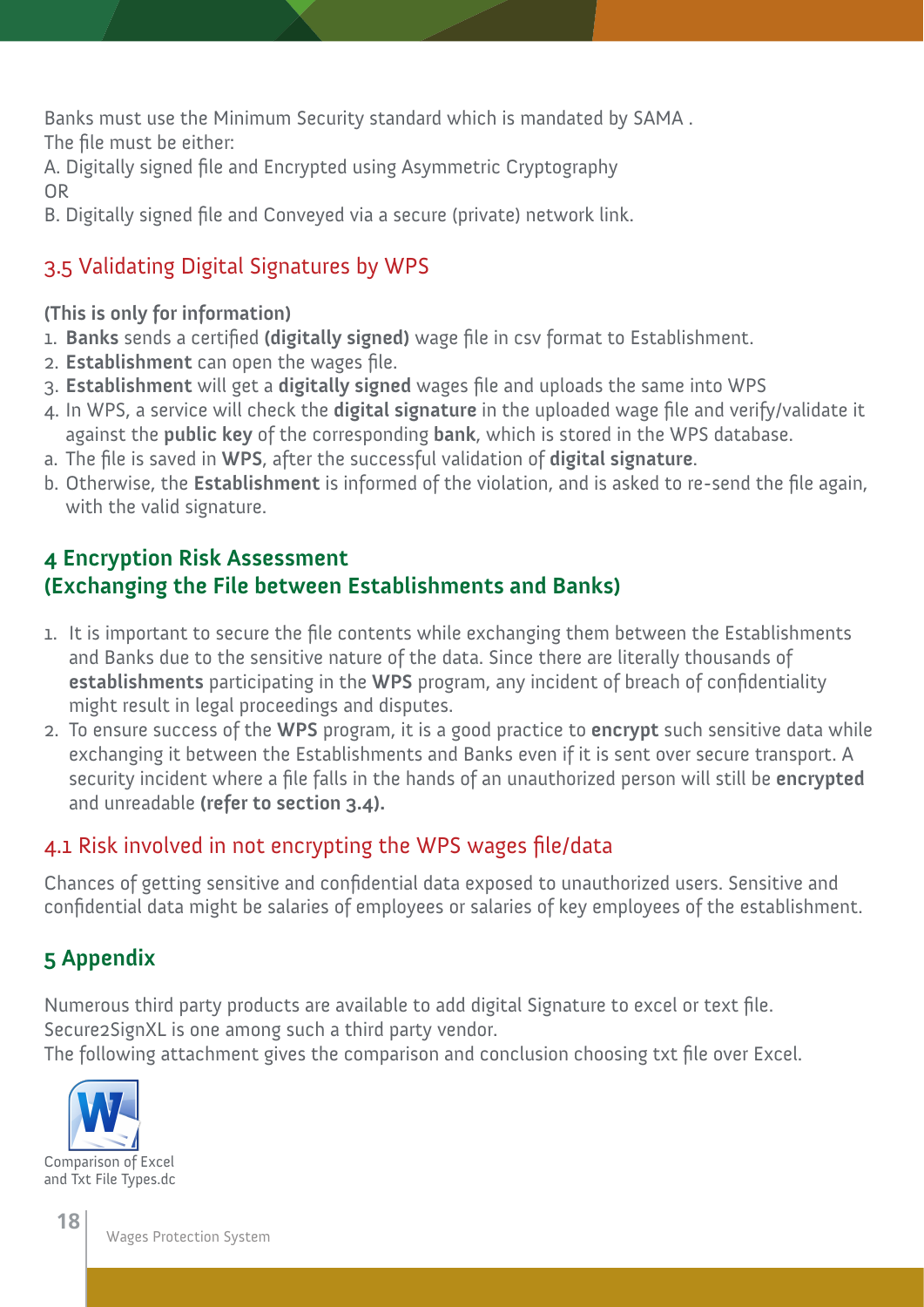#### 5.1 Transaction Failure Reason Table

The following table is partial list of assumed failure reasons, codes that are generated for corresponding failure reason. This is not the final and should be updated after **BANK/SAMA** workshop.

These codes should be used in field [RET-CDE] of the individual transaction(s) being rejected or returned.

| Code          | Explanation                                                                                                                                                                                                                                                                     |
|---------------|---------------------------------------------------------------------------------------------------------------------------------------------------------------------------------------------------------------------------------------------------------------------------------|
| <b>DUPREC</b> | The content of field in the content/Repeating group is a duplicate of another individual transaction is<br>this WPS Payment Message File.<br>The code DUPREC must also appear in field [RET-CODE] of the other individual transaction(s) with<br>the same transaction reference |
| <b>INVLID</b> | Invalid account number for the Beneficiary                                                                                                                                                                                                                                      |
| CLOSED        | Beneficiary's account is closed                                                                                                                                                                                                                                                 |
| EXPRID        | The Beneficiary's account is blocked because the account holder is National ID or IQAMA has expired                                                                                                                                                                             |
| <b>NAMENM</b> | The name of the Beneficiary in field [-59NAM] does not match the account number in field [-59ACC]                                                                                                                                                                               |
| <b>MORERC</b> | The individual transaction has been rejected for more than one reason. The Establishment should<br>contact the Establishment is Bank for more detailed information about the reasons for the rejection                                                                          |

Table 6 Failure Reason Table

#### 5.2 SARIE Bank IDs

This table provides the list of valid SARIE IDs for banks who are Participants in the SARIE payments system. These IDs should be used in Field [DEST-ID] and may also be used in field [57-BANK].

**Changes to this table will be advised to all stakeholders and will be published on the SAMA website**  www.sama.gov.sa.

| <b>SARIE ID</b> | <b>Bank Name</b>               | <b>SARIE ID</b> | <b>Bank Name</b>             |
|-----------------|--------------------------------|-----------------|------------------------------|
| AAAL            | Saudi Hollandi Bank            | <b>NBOK</b>     | National Bank of Kuwait      |
| <b>ALBI</b>     | <b>Bank AlBilad</b>            | <b>NBPA</b>     | National Bank Of Pakistan    |
| ARNB            | Arab National Bank             | <b>NCBK</b>     | National commercial Bank     |
| BJAZ            | Bank AlJazira                  | RIBL            | Riyad Bank                   |
| <b>BMUS</b>     | <b>Bank Musqut</b>             | <b>RJHI</b>     | Al Rajhi Bank                |
| <b>BNPA</b>     | <b>BNP Paribas</b>             | SABB            | Saudi British Bank           |
| <b>BSFR</b>     | Banque Saudi Fransi            | <b>SAMA</b>     | <b>SAMA</b>                  |
| <b>DEUT</b>     | Deutsche Bank                  | SAMB            | <b>SAMBA Financial Group</b> |
| EBIL            | Emirate Bank                   | <b>SBIN</b>     | State Bank of India          |
| <b>GULF</b>     | <b>GULF International Bank</b> | <b>SIBC</b>     | Saudi Investment Bank        |
| <b>INMA</b>     | Al Inma Bank                   | <b>TCZB</b>     | T.C. Ziraat Bank             |
| <b>NBOB</b>     | National Bank of Bahrain       |                 |                              |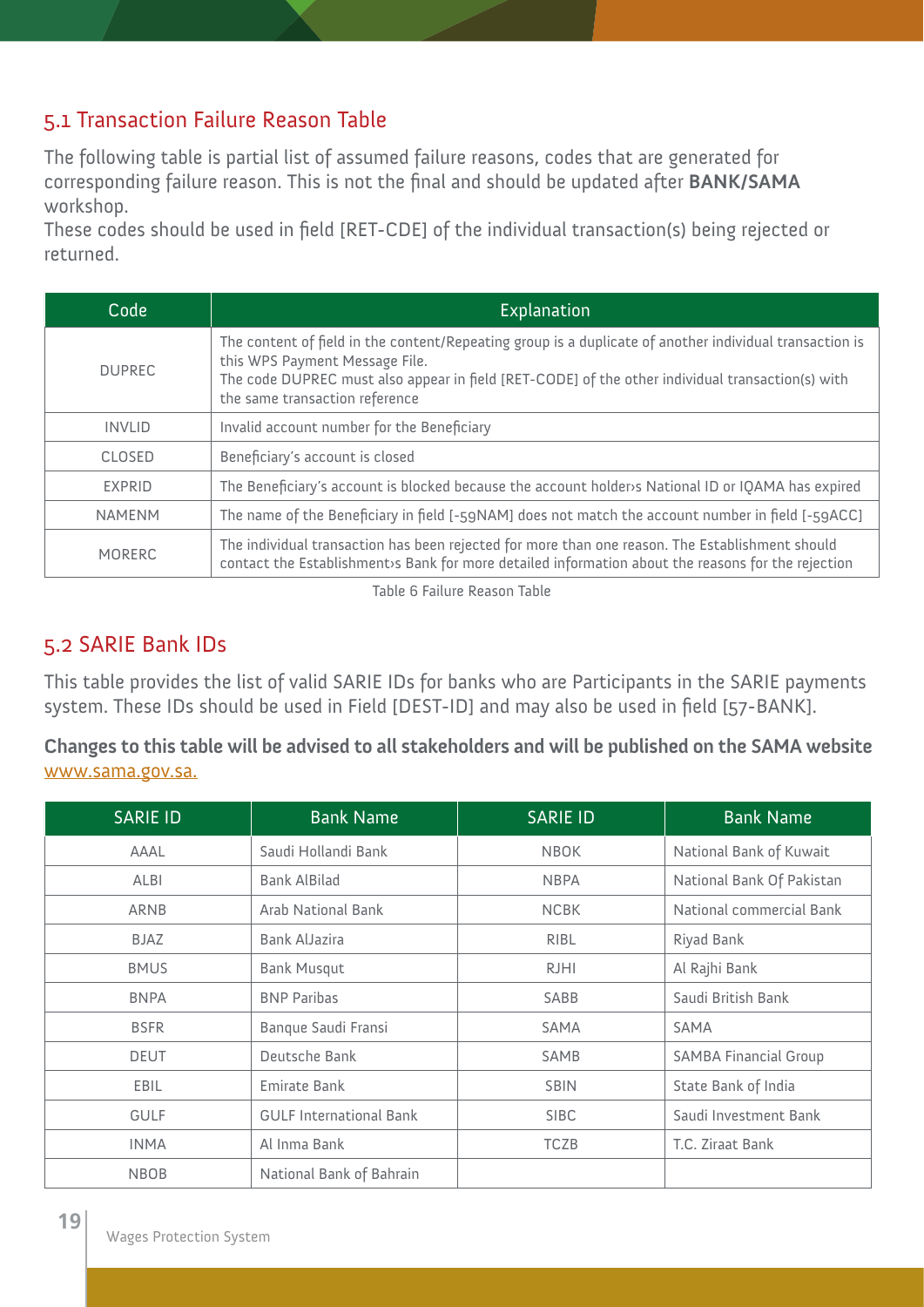#### 5.3 File Rejection Codes

These codes should be used in field [FILE-REJCDE] IN THE Header Group of fields when an entire WPS Payment Message File is being rejected by the Establishment›s Bank

| Code          | Explanation                                                                                                                                                                                                                                                 |
|---------------|-------------------------------------------------------------------------------------------------------------------------------------------------------------------------------------------------------------------------------------------------------------|
| <b>DIFFRT</b> | The amount in field [32A-AMT] is not equal to the sum of the amounts in all of the individual<br>transactions' field [32B-AMT]                                                                                                                              |
| <b>DUPFIL</b> | The file Reference in field [FILE-REF] is a duplicate of a previously received WPS Payment Message<br>File, or Payroll file                                                                                                                                 |
| <b>DUPREC</b> | The reference used between the banks and it's customer (Establishments) appears in more than one<br>individual transaction in the Repeating Group of fields of input file (Payroll file) or WPS Payment<br>Message File (if it used by the establishments). |
| <b>MORERC</b> | The WPS Payment Message File has been rejected for more than one reason. The Establishment<br>should contact the Establishment's Bank for more detailed information about the reasons for the<br>rejection                                                  |
| <b>NAMENM</b> | The name of the Beneficiary in field [-59NAM] does not match the account number in field [-59ACC]                                                                                                                                                           |
| <b>MORERC</b> | The individual transaction has been rejected for more than one reason. The Establishment should<br>contact the Establishment>s Bank for more detailed information about the reasons for the rejection                                                       |

Table 8 File Rejection Codes

#### 5.4 Format Conventions

The following conventions will apply to the contents of the column headed «Format» in the above WPS Payment Message File Field Specifications table.

| Code   | Explanation                                                                                                                          | <b>Examples</b>                                                                                                                                                                                                    |  |  |
|--------|--------------------------------------------------------------------------------------------------------------------------------------|--------------------------------------------------------------------------------------------------------------------------------------------------------------------------------------------------------------------|--|--|
| Number | The number which is shown first in the Format column<br>specifies the maximum number of characters that may<br>be used in this field | '4' = up to four characters of the type<br>specified for this field                                                                                                                                                |  |  |
|        | The exclamation mark is used to state if a field has a<br>Fixed length                                                               | $\langle 6 A \rangle$ = must have six characters of the<br>type specified for this field.<br>« $6A$ » (i.e. $\langle \cdot \rangle$ not present) = up to six<br>characters of the type specified for this<br>field |  |  |
| X      | Alphanumeric o to g, and A to Z English version only.<br>Alpha characters must be in upper case                                      | Valid formats are<br>$\bullet$ 46 ABC<br>$\bullet$ XYZ<br>$\bullet$ DEF123<br>• 234<br>The following formats are not valid in<br>this field:<br>$\bullet$ 46 Abc<br>$\bullet$ XYZ<br>$\bullet$ Def123              |  |  |